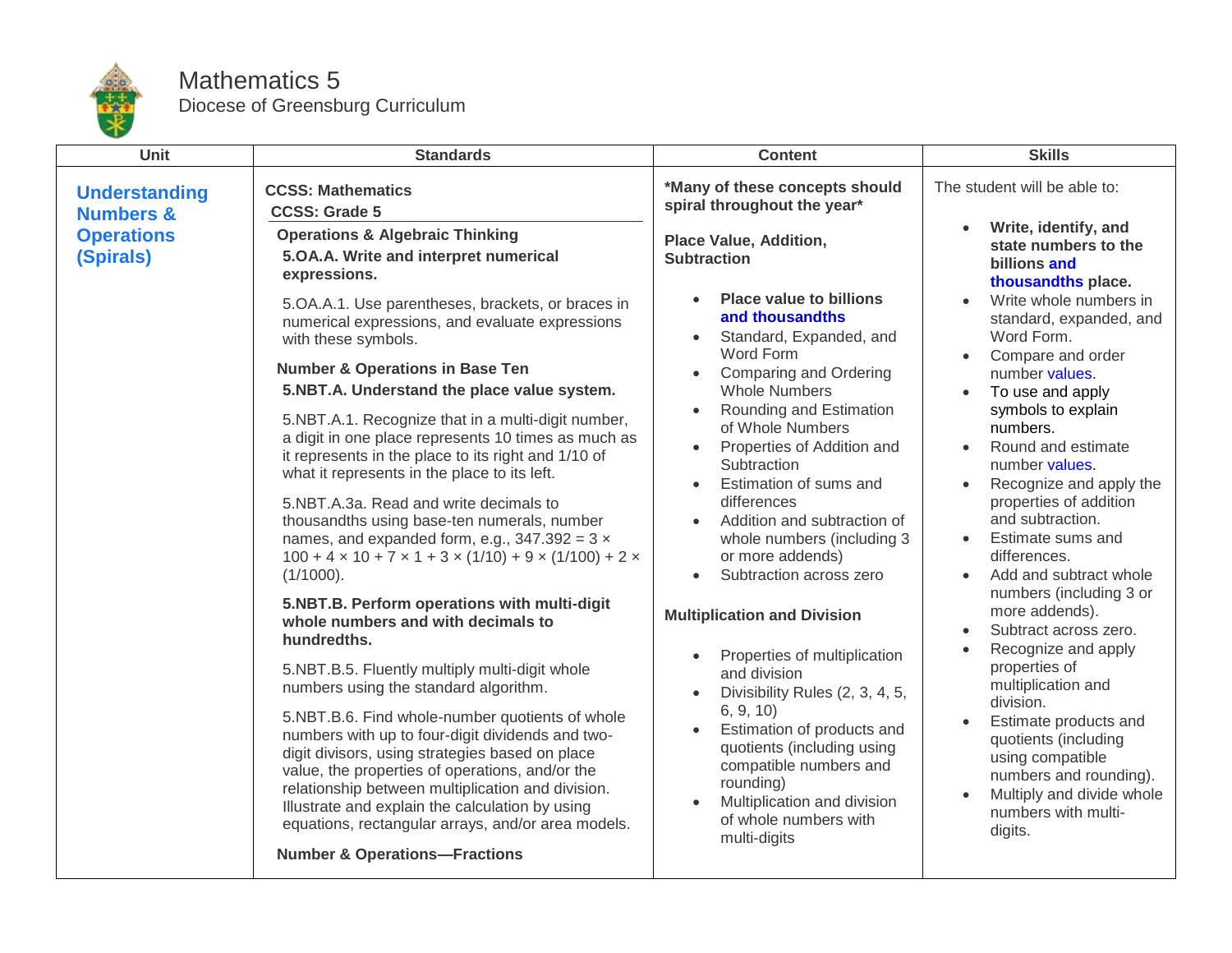| Unit | <b>Standards</b>                                                                                                                                                                                                                                                                                                                                | <b>Content</b>                                                                                                                                                                                                  | <b>Skills</b>                                                                                                                                                                                                 |
|------|-------------------------------------------------------------------------------------------------------------------------------------------------------------------------------------------------------------------------------------------------------------------------------------------------------------------------------------------------|-----------------------------------------------------------------------------------------------------------------------------------------------------------------------------------------------------------------|---------------------------------------------------------------------------------------------------------------------------------------------------------------------------------------------------------------|
|      | 5.NF.B. Apply and extend previous<br>understandings of multiplication and division to<br>multiply and divide fractions.<br>5.NF.B.4a. Interpret the product $(a/b) \times q$ as a parts<br>of a partition of q into b equal parts; equivalently, as<br>the result of a sequence of operations $a \times q \div b$ .<br><b>NCTM: Mathematics</b> | <b>Order of Operations</b><br>$\bullet$<br><b>Algebraic Patterns and</b><br><b>Connections</b><br>Operational and relational<br>$\bullet$<br>symbols<br>Modeling with expressions<br>$\bullet$<br>and equations | Simplify expressions<br>using order of<br>operations.<br>Use the divisibility rules<br>$\bullet$<br>to solve problems.<br>Explore numerical<br>$\bullet$<br>patterns.<br>Solve equations and<br>inequalities. |
|      | NCTM: Grades 3 - 5                                                                                                                                                                                                                                                                                                                              | Numerical patterns<br>$\bullet$<br>Equations and inequalities<br>$\bullet$                                                                                                                                      |                                                                                                                                                                                                               |
|      | <b>Number &amp; Operations</b>                                                                                                                                                                                                                                                                                                                  |                                                                                                                                                                                                                 |                                                                                                                                                                                                               |
|      | Understand numbers, ways of representing<br>numbers, relationships among numbers, and<br>number systems                                                                                                                                                                                                                                         |                                                                                                                                                                                                                 |                                                                                                                                                                                                               |
|      | understand the place-value structure of the base-<br>ten number system and be able to represent and<br>compare whole numbers and decimals;                                                                                                                                                                                                      |                                                                                                                                                                                                                 |                                                                                                                                                                                                               |
|      | recognize equivalent representations for the same<br>number and generate them by decomposing and<br>composing numbers;                                                                                                                                                                                                                          |                                                                                                                                                                                                                 |                                                                                                                                                                                                               |
|      | Understand meanings of operations and how<br>they relate to one another                                                                                                                                                                                                                                                                         |                                                                                                                                                                                                                 |                                                                                                                                                                                                               |
|      | understand various meanings of multiplication and<br>division;                                                                                                                                                                                                                                                                                  |                                                                                                                                                                                                                 |                                                                                                                                                                                                               |
|      | understand the effects of multiplying and dividing<br>whole numbers;                                                                                                                                                                                                                                                                            |                                                                                                                                                                                                                 |                                                                                                                                                                                                               |
|      | identify and use relationships between operations,<br>such as division as the inverse of multiplication, to<br>solve problems;                                                                                                                                                                                                                  |                                                                                                                                                                                                                 |                                                                                                                                                                                                               |
|      | understand and use properties of operations, such<br>as the distributivity of multiplication over addition.                                                                                                                                                                                                                                     |                                                                                                                                                                                                                 |                                                                                                                                                                                                               |
|      | <b>Compute fluently and make reasonable</b><br>estimates                                                                                                                                                                                                                                                                                        |                                                                                                                                                                                                                 |                                                                                                                                                                                                               |
|      | develop fluency with basic number combinations for<br>multiplication and division and use these                                                                                                                                                                                                                                                 |                                                                                                                                                                                                                 |                                                                                                                                                                                                               |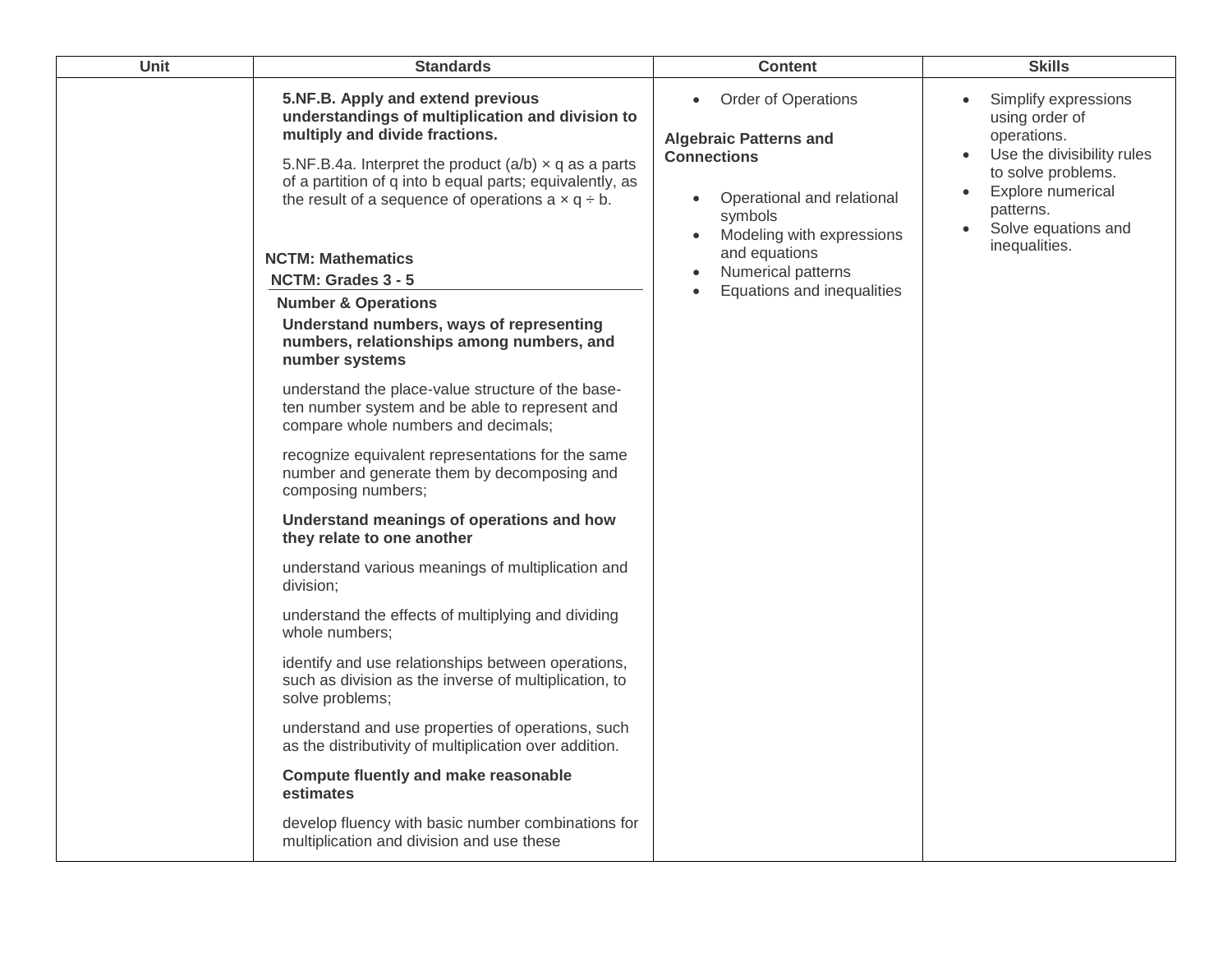| <b>Unit</b> | <b>Standards</b>                                                                                                                                                                                                                                           | <b>Content</b> | <b>Skills</b> |
|-------------|------------------------------------------------------------------------------------------------------------------------------------------------------------------------------------------------------------------------------------------------------------|----------------|---------------|
|             | combinations to mentally compute related<br>problems, such as 3050                                                                                                                                                                                         |                |               |
|             | develop fluency in adding, subtracting, multiplying,<br>and dividing whole numbers;                                                                                                                                                                        |                |               |
|             | develop and use strategies to estimate the results<br>of whole-number computations and to judge the<br>reasonableness of such results;                                                                                                                     |                |               |
|             | select appropriate methods and tools for computing<br>with whole numbers from among mental<br>computation, estimation, calculators, and paper and<br>pencil according to the context and nature of the<br>computation and use the selected method or tools |                |               |
|             | Algebra                                                                                                                                                                                                                                                    |                |               |
|             | Understand patterns, relations, and functions                                                                                                                                                                                                              |                |               |
|             | describe, extend, and make generalizations about<br>geometric and numeric patterns;                                                                                                                                                                        |                |               |
|             | Represent and analyze mathematical situations<br>and structures using algebraic symbols                                                                                                                                                                    |                |               |
|             | identify such properties as commutativity,<br>associativity, and distributivity and use them to<br>compute with whole numbers;                                                                                                                             |                |               |
|             | represent the idea of a variable as an unknown<br>quantity using a letter or a symbol;                                                                                                                                                                     |                |               |
|             | express mathematical relationships using<br>equations.                                                                                                                                                                                                     |                |               |
|             | Use mathematical models to represent and<br>understand quantitative relationships                                                                                                                                                                          |                |               |
|             | model problem situations with objects and use<br>representations such as graphs, tables, and<br>equations to draw conclusions.                                                                                                                             |                |               |
|             | <b>Process Standards</b><br><b>Problem Solving</b>                                                                                                                                                                                                         |                |               |
|             | Build new mathematical knowledge through<br>problem solving                                                                                                                                                                                                |                |               |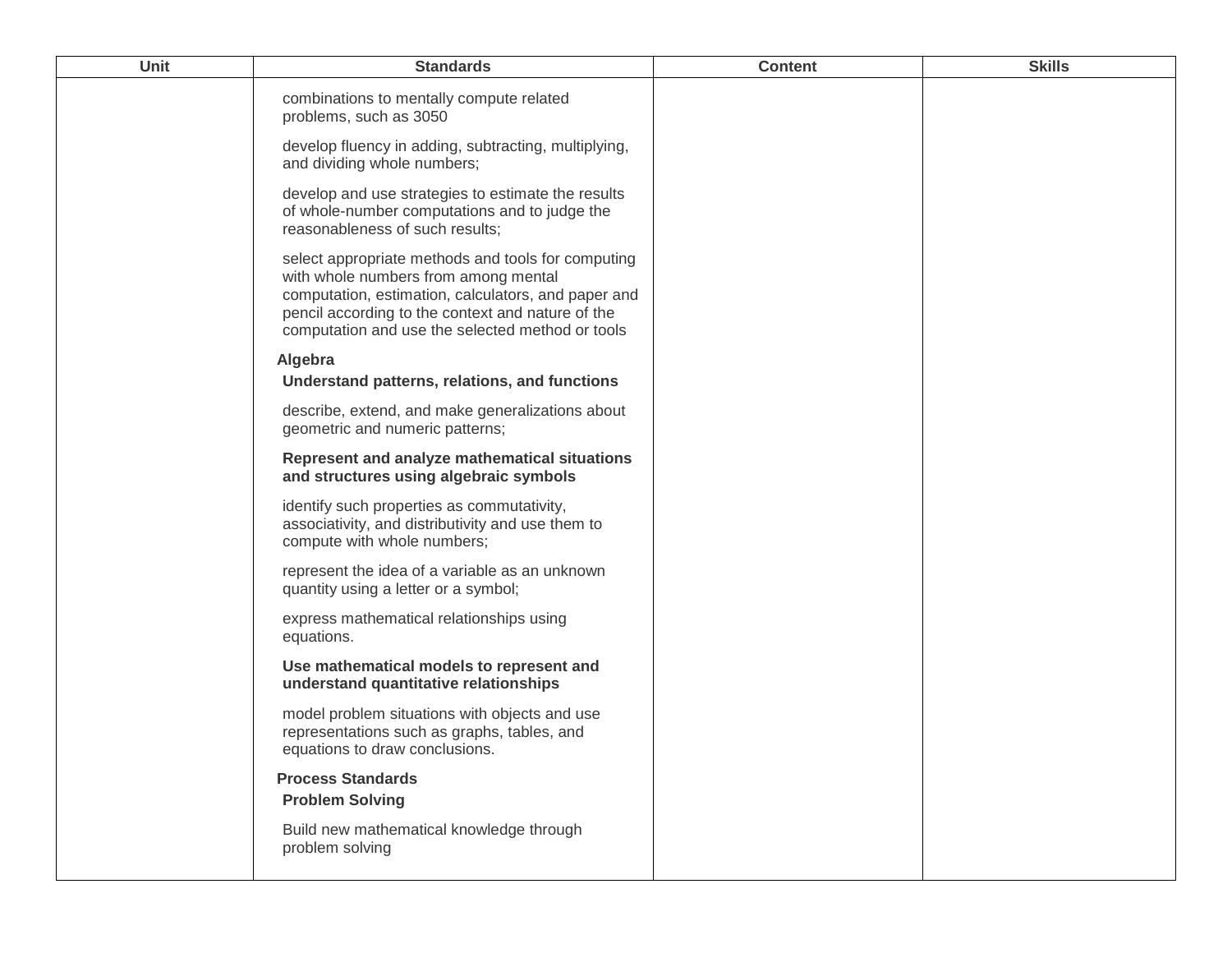| <b>Unit</b> | <b>Standards</b>                                                                                          | <b>Content</b> | <b>Skills</b> |
|-------------|-----------------------------------------------------------------------------------------------------------|----------------|---------------|
|             | Solve problems that arise in mathematics and in<br>other contexts                                         |                |               |
|             | Apply and adapt a variety of appropriate strategies<br>to solve problems                                  |                |               |
|             | Monitor and reflect on the process of mathematical<br>problem solving                                     |                |               |
|             | <b>Reasoning and Proof</b>                                                                                |                |               |
|             | Recognize reasoning and proof as fundamental<br>aspects of mathematics                                    |                |               |
|             | Select and use various types of reasoning and<br>methods of proof                                         |                |               |
|             | <b>Communication</b>                                                                                      |                |               |
|             | Organize and consolidate their mathematical<br>thinking through communication                             |                |               |
|             | Communicate their mathematical thinking<br>coherently and clearly to peers, teachers, and<br>others       |                |               |
|             | Analyze and evaluate the mathematical thinking<br>and strategies of others;                               |                |               |
|             | Use the language of mathematics to express<br>mathematical ideas precisely.                               |                |               |
|             | <b>Connections</b>                                                                                        |                |               |
|             | Recognize and use connections among<br>mathematical ideas                                                 |                |               |
|             | Understand how mathematical ideas interconnect<br>and build on one another to produce a coherent<br>whole |                |               |
|             | Recognize and apply mathematics in contexts<br>outside of mathematics                                     |                |               |
|             | <b>Representation</b>                                                                                     |                |               |
|             | Create and use representations to organize, record,<br>and communicate mathematical ideas                 |                |               |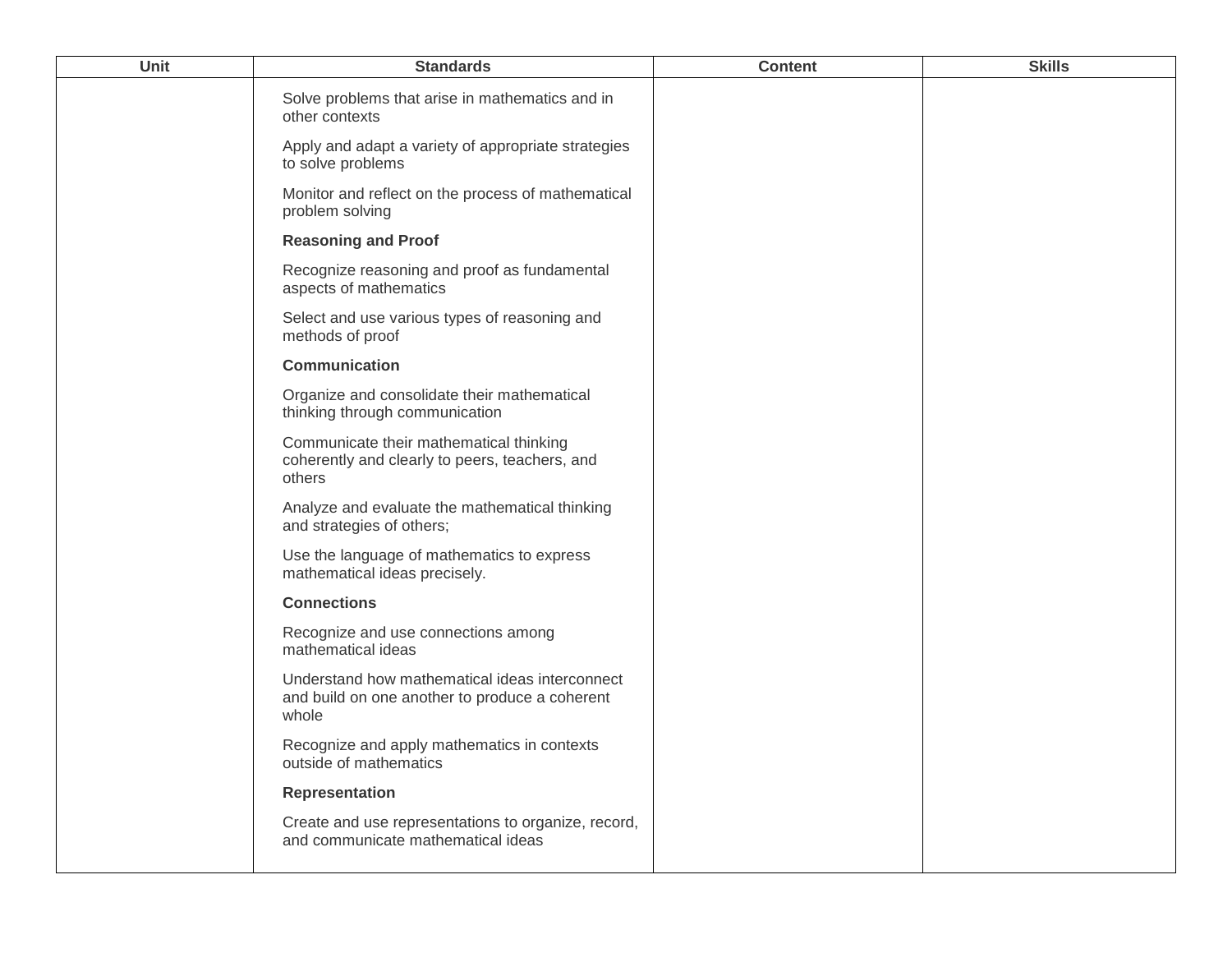| Unit            | <b>Standards</b>                                                                                                                                                                                                                                                                                                                                                                                                                                                                                                                                                                                                                                                                                                                                                                                                                                                                                                                                                                                                                                                                                                                                                                                                         | <b>Content</b>                                                                                                                                                                                                                                                                                                                                                                                                                                                                                                                                                                                                                                                                                                                           | <b>Skills</b>                                                                                                                                                                                                                                                                                                                                                                                                                                                                                                                                                                                                                                                     |
|-----------------|--------------------------------------------------------------------------------------------------------------------------------------------------------------------------------------------------------------------------------------------------------------------------------------------------------------------------------------------------------------------------------------------------------------------------------------------------------------------------------------------------------------------------------------------------------------------------------------------------------------------------------------------------------------------------------------------------------------------------------------------------------------------------------------------------------------------------------------------------------------------------------------------------------------------------------------------------------------------------------------------------------------------------------------------------------------------------------------------------------------------------------------------------------------------------------------------------------------------------|------------------------------------------------------------------------------------------------------------------------------------------------------------------------------------------------------------------------------------------------------------------------------------------------------------------------------------------------------------------------------------------------------------------------------------------------------------------------------------------------------------------------------------------------------------------------------------------------------------------------------------------------------------------------------------------------------------------------------------------|-------------------------------------------------------------------------------------------------------------------------------------------------------------------------------------------------------------------------------------------------------------------------------------------------------------------------------------------------------------------------------------------------------------------------------------------------------------------------------------------------------------------------------------------------------------------------------------------------------------------------------------------------------------------|
|                 | Select, apply, and translate among mathematical<br>representations to solve problems<br>Use representations to model and interpret<br>physical, social, and mathematical phenomena<br>© Copyright 2010. National Governors Association<br>Center for Best Practices and Council of Chief State<br>School Officers. All rights reserved.                                                                                                                                                                                                                                                                                                                                                                                                                                                                                                                                                                                                                                                                                                                                                                                                                                                                                  |                                                                                                                                                                                                                                                                                                                                                                                                                                                                                                                                                                                                                                                                                                                                          |                                                                                                                                                                                                                                                                                                                                                                                                                                                                                                                                                                                                                                                                   |
| <b>Decimals</b> | <b>CCSS: Mathematics</b><br><b>CCSS: Grade 5</b><br><b>Number &amp; Operations in Base Ten</b><br>5.NBT.A. Understand the place value system.<br>5.NBT.A.2. Explain patterns in the number of zeros<br>of the product when multiplying a number by<br>powers of 10, and explain patterns in the placement<br>of the decimal point when a decimal is multiplied or<br>divided by a power of 10. Use whole-number<br>exponents to denote powers of 10.<br>5.NBT.A.3. Read, write, and compare decimals to<br>thousandths.<br>5.NBT.A.3b. Compare two decimals to thousandths<br>based on meanings of the digits in each place,<br>using $>$ , =, and < symbols to record the results of<br>comparisons.<br>5.NBT.A.4. Use place value understanding to round<br>decimals to any place.<br>5.NBT.B. Perform operations with multi-digit<br>whole numbers and with decimals to<br>hundredths.<br>5.NBT.B.7. Add, subtract, multiply, and divide<br>decimals to hundredths, using concrete models or<br>drawings and strategies based on place value,<br>properties of operations, and/or the relationship<br>between addition and subtraction; relate the<br>strategy to a written method and explain the<br>reasoning used. | Place Value, Addition, and<br><b>Subtraction of Decimals</b><br><b>Reading and writing</b><br>decimals to the<br>thousandths place<br>Rounding to the nearest<br>whole number, tenths,<br>hundredths, and<br>thousandths<br>Ordering and comparing<br>decimals<br>Estimation of decimal sums<br>and differences<br>Addition and subtraction of<br>decimals<br>Add and subtract money<br><b>Multiplication and Division of</b><br><b>Decimals</b><br><b>Multiplication and</b><br>division by 10, 100, 1000<br><b>Estimation of decimal</b><br>products<br><b>Multiplication of decimals</b><br>by whole numbers<br><b>Multiplication of decimals</b><br>by decimals<br>Zeros in the product<br><b>Estimation of decimal</b><br>quotients | The students will be able:<br><b>Read and write</b><br>decimals to the<br>thousandths place<br>Round to the nearest<br>whole number, tenths,<br>hundredths, and<br>thousandths.<br>Order and compare<br>decimals.<br>Estimate decimal sums<br>and differences.<br>Add and subtract of<br>decimals.<br>Add and subtract money.<br>The students will be able to:<br><b>Multiply and divide by</b><br>10, 100, 1000.<br><b>Estimate decimal</b><br>products.<br><b>Multiply decimals by</b><br>whole numbers.<br><b>Multiply of decimals by</b><br>decimals.<br><b>Calculate with zeros in</b><br>$\bullet$<br>the product.<br><b>Estimate decimal</b><br>quotients. |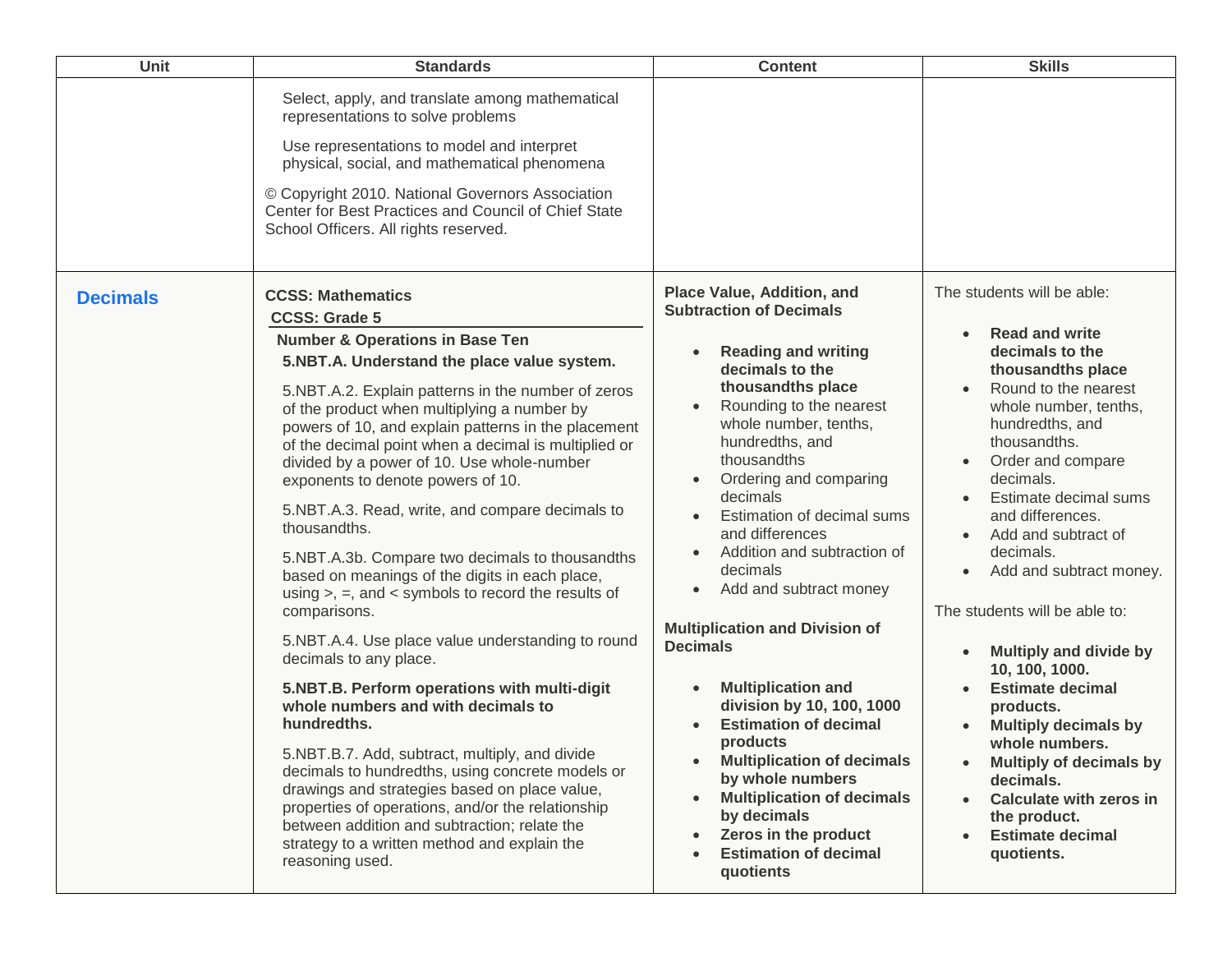| <b>Unit</b> | <b>Standards</b>                                                                                                                                                                                                                                | <b>Content</b>                                                                                                                                                                                      | <b>Skills</b>                                                                                                                                          |
|-------------|-------------------------------------------------------------------------------------------------------------------------------------------------------------------------------------------------------------------------------------------------|-----------------------------------------------------------------------------------------------------------------------------------------------------------------------------------------------------|--------------------------------------------------------------------------------------------------------------------------------------------------------|
|             | <b>Mathematical Practice</b><br><b>MP. The Standards for Mathematical Practice</b><br>describe varieties of expertise that mathematics<br>educators at all levels should seek to develop in<br>their students.<br>MP.4. Model with mathematics. | Division of decimals by<br>$\bullet$<br>whole numbers<br>Division of decimals by<br>$\bullet$<br>decimals<br>Zeros in the quotient<br>$\bullet$<br><b>Multiply and Divide</b><br>$\bullet$<br>money | Divide decimals by<br>whole numbers<br>Divide decimals by<br>decimals.<br>Calculate with zeros in<br>division.<br><b>Multiply and divide</b><br>money. |
|             | MP.6. Attend to precision.                                                                                                                                                                                                                      |                                                                                                                                                                                                     |                                                                                                                                                        |
|             | <b>NCTM: Mathematics</b><br>NCTM: Grades 3 - 5<br><b>Number &amp; Operations</b>                                                                                                                                                                |                                                                                                                                                                                                     |                                                                                                                                                        |
|             | Understand numbers, ways of representing<br>numbers, relationships among numbers, and<br>number systems                                                                                                                                         |                                                                                                                                                                                                     |                                                                                                                                                        |
|             | understand the place-value structure of the base-<br>ten number system and be able to represent and<br>compare whole numbers and decimals;                                                                                                      |                                                                                                                                                                                                     |                                                                                                                                                        |
|             | recognize equivalent representations for the same<br>number and generate them by decomposing and<br>composing numbers;                                                                                                                          |                                                                                                                                                                                                     |                                                                                                                                                        |
|             | recognize and generate equivalent forms of<br>commonly used fractions, decimals, and percents;                                                                                                                                                  |                                                                                                                                                                                                     |                                                                                                                                                        |
|             | Understand meanings of operations and how<br>they relate to one another                                                                                                                                                                         |                                                                                                                                                                                                     |                                                                                                                                                        |
|             | understand various meanings of multiplication and<br>division;                                                                                                                                                                                  |                                                                                                                                                                                                     |                                                                                                                                                        |
|             | identify and use relationships between operations,<br>such as division as the inverse of multiplication, to<br>solve problems;                                                                                                                  |                                                                                                                                                                                                     |                                                                                                                                                        |
|             | understand and use properties of operations, such<br>as the distributivity of multiplication over addition.                                                                                                                                     |                                                                                                                                                                                                     |                                                                                                                                                        |
|             | <b>Compute fluently and make reasonable</b><br>estimates                                                                                                                                                                                        |                                                                                                                                                                                                     |                                                                                                                                                        |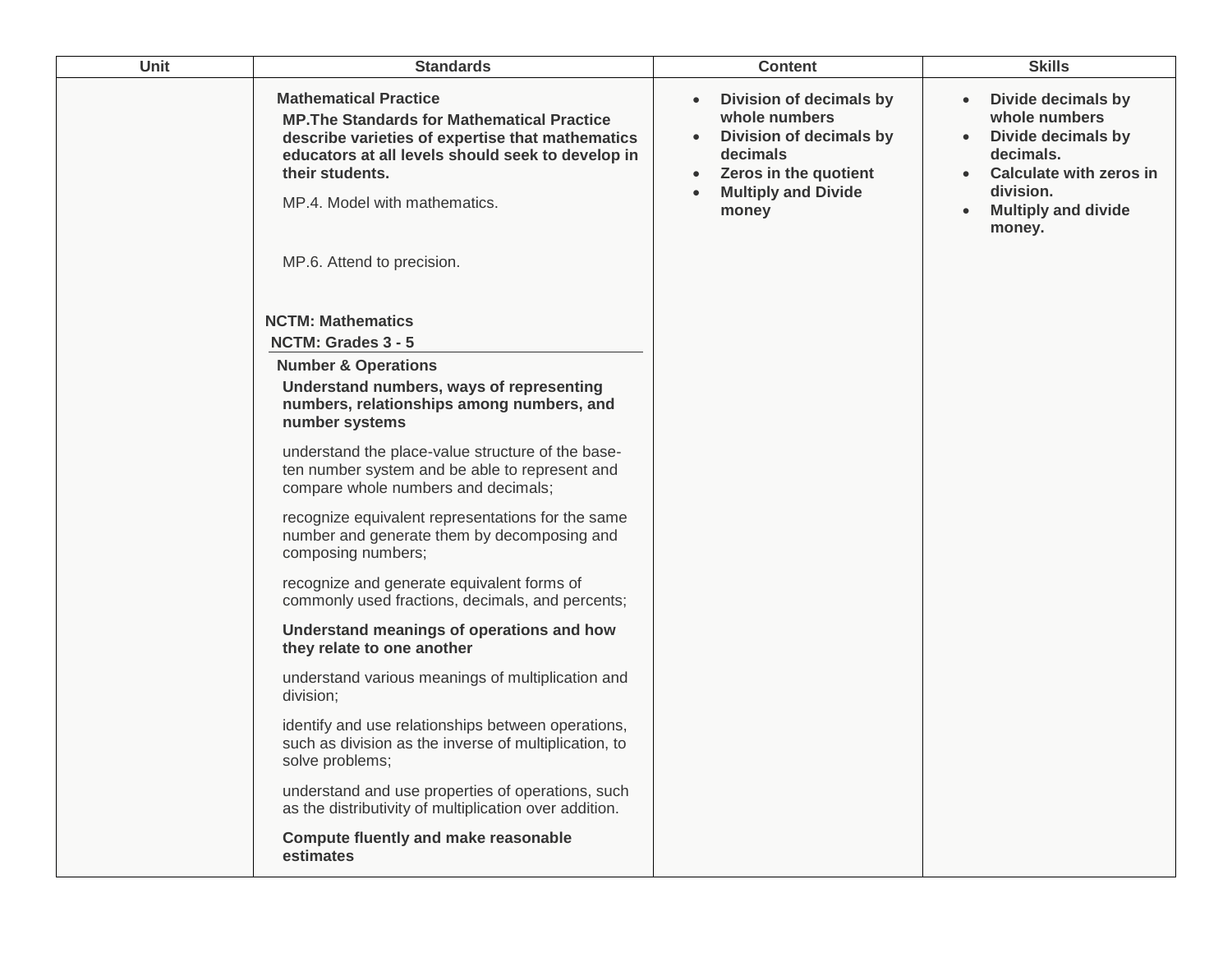| <b>Unit</b> | <b>Standards</b>                                                                                                                                                                                                                                           | <b>Content</b> | <b>Skills</b> |
|-------------|------------------------------------------------------------------------------------------------------------------------------------------------------------------------------------------------------------------------------------------------------------|----------------|---------------|
|             | develop fluency with basic number combinations for<br>multiplication and division and use these<br>combinations to mentally compute related<br>problems, such as 3050                                                                                      |                |               |
|             | develop and use strategies to estimate<br>computations involving fractions and decimals in<br>situations relevant to students' experience;                                                                                                                 |                |               |
|             | use visual models, benchmarks, and equivalent<br>forms to add and subtract commonly used fractions<br>and decimals;                                                                                                                                        |                |               |
|             | select appropriate methods and tools for computing<br>with whole numbers from among mental<br>computation, estimation, calculators, and paper and<br>pencil according to the context and nature of the<br>computation and use the selected method or tools |                |               |
|             | Algebra<br>Represent and analyze mathematical situations<br>and structures using algebraic symbols                                                                                                                                                         |                |               |
|             | express mathematical relationships using<br>equations.                                                                                                                                                                                                     |                |               |
|             | <b>Process Standards</b><br><b>Problem Solving</b>                                                                                                                                                                                                         |                |               |
|             | Build new mathematical knowledge through<br>problem solving                                                                                                                                                                                                |                |               |
|             | Solve problems that arise in mathematics and in<br>other contexts                                                                                                                                                                                          |                |               |
|             | Apply and adapt a variety of appropriate strategies<br>to solve problems                                                                                                                                                                                   |                |               |
|             | Monitor and reflect on the process of mathematical<br>problem solving                                                                                                                                                                                      |                |               |
|             | <b>Reasoning and Proof</b>                                                                                                                                                                                                                                 |                |               |
|             | Recognize reasoning and proof as fundamental<br>aspects of mathematics                                                                                                                                                                                     |                |               |
|             | Make and investigate mathematical conjectures                                                                                                                                                                                                              |                |               |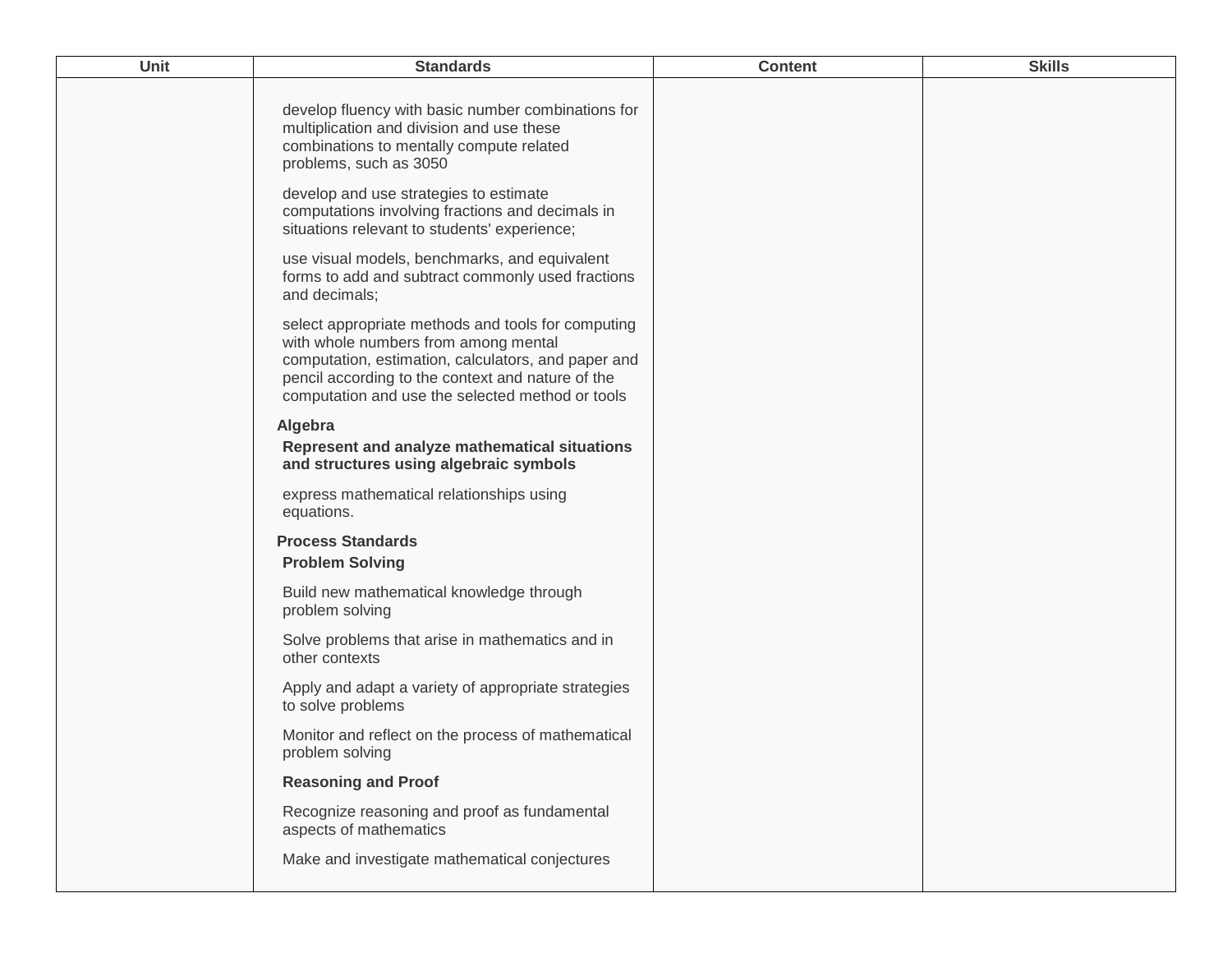| Unit | <b>Standards</b>                                                                                                                                  | <b>Content</b> | <b>Skills</b> |
|------|---------------------------------------------------------------------------------------------------------------------------------------------------|----------------|---------------|
|      | Develop and evaluate mathematical arguments and<br>proofs                                                                                         |                |               |
|      | Select and use various types of reasoning and<br>methods of proof                                                                                 |                |               |
|      | <b>Communication</b>                                                                                                                              |                |               |
|      | Organize and consolidate their mathematical<br>thinking through communication                                                                     |                |               |
|      | Communicate their mathematical thinking<br>coherently and clearly to peers, teachers, and<br>others                                               |                |               |
|      | Analyze and evaluate the mathematical thinking<br>and strategies of others;                                                                       |                |               |
|      | Use the language of mathematics to express<br>mathematical ideas precisely.                                                                       |                |               |
|      | <b>Connections</b>                                                                                                                                |                |               |
|      | Recognize and use connections among<br>mathematical ideas                                                                                         |                |               |
|      | Understand how mathematical ideas interconnect<br>and build on one another to produce a coherent<br>whole                                         |                |               |
|      | Recognize and apply mathematics in contexts<br>outside of mathematics                                                                             |                |               |
|      | <b>Representation</b>                                                                                                                             |                |               |
|      | Create and use representations to organize, record,<br>and communicate mathematical ideas                                                         |                |               |
|      | Select, apply, and translate among mathematical<br>representations to solve problems                                                              |                |               |
|      | Use representations to model and interpret<br>physical, social, and mathematical phenomena                                                        |                |               |
|      | © Copyright 2010. National Governors Association<br>Center for Best Practices and Council of Chief State<br>School Officers. All rights reserved. |                |               |
|      |                                                                                                                                                   |                |               |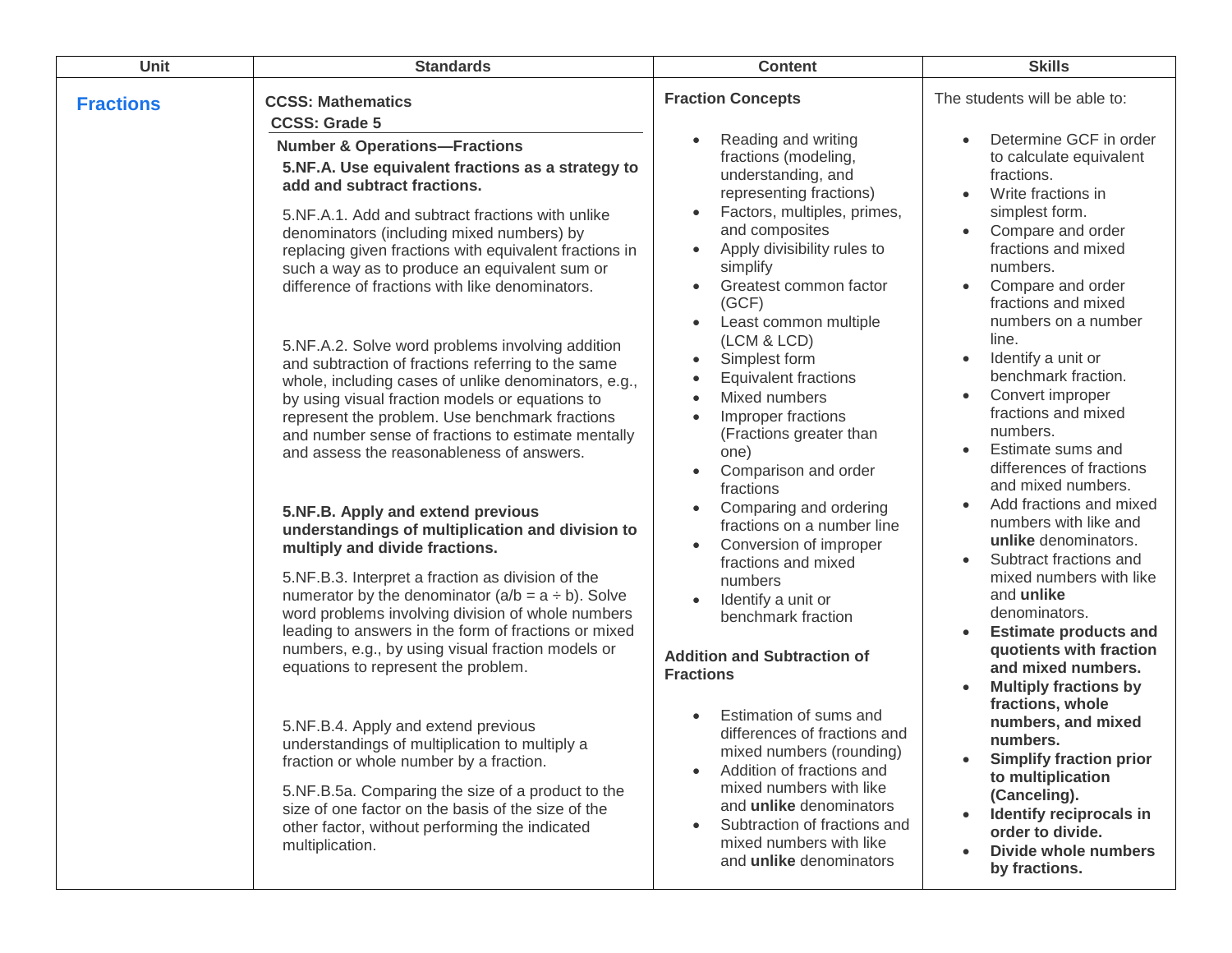| <b>Unit</b> | <b>Standards</b>                                                                                                                                                                                                                                                                                                              | <b>Content</b>                                                                                                                                         | <b>Skills</b>                                                                                                                            |
|-------------|-------------------------------------------------------------------------------------------------------------------------------------------------------------------------------------------------------------------------------------------------------------------------------------------------------------------------------|--------------------------------------------------------------------------------------------------------------------------------------------------------|------------------------------------------------------------------------------------------------------------------------------------------|
|             | 5.NF.B.5b. Explaining why multiplying a given<br>number by a fraction greater than 1 results in a<br>product greater than the given number (recognizing<br>multiplication by whole numbers greater than 1 as a<br>familiar case); explaining why multiplying a given<br>number by a fraction less than 1 results in a product | Subtraction with renaming<br>$\bullet$<br><b>Multiplication and Division of</b><br><b>Fractions</b>                                                    | <b>Divide fractions by</b><br>$\bullet$<br>fractions and whole<br>numbers.<br>Divide mixed numbers<br>by fractions and mixed<br>numbers. |
|             | smaller than the given number; and relating the<br>principle of fraction equivalence $a/b = (n \times a)/(n \times b)$<br>to the effect of multiplying a/b by 1.                                                                                                                                                              | <b>Estimation of products</b><br>$\bullet$<br>and quotients with<br>fraction and mixed<br>numbers (rounding and                                        | <b>Apply divisibility rules</b><br>to simplify fractions.                                                                                |
|             | 5.NF.B.6. Solve real world problems involving<br>multiplication of fractions and mixed numbers, e.g.,<br>by using visual fraction models or equations to<br>represent the problem.                                                                                                                                            | compatible numbers)<br><b>Multiplication of fractions</b><br>by fractions and whole<br>numbers                                                         |                                                                                                                                          |
|             | 5.NF.B.7. Apply and extend previous<br>understandings of division to divide unit fractions by<br>whole numbers and whole numbers by unit<br>fractions.                                                                                                                                                                        | <b>Simplification of fraction</b><br>$\bullet$<br>prior to multiplication<br>(Canceling)<br><b>Multiplication of fractions</b><br>and mixed numbers    |                                                                                                                                          |
|             | 5.NF.B.7a. Interpret division of a unit fraction by a<br>non-zero whole number, and compute such<br>quotients.                                                                                                                                                                                                                | <b>Multiplication of mixed</b><br>numbers by mixed<br>numbers<br><b>Reciprocals</b><br>$\bullet$<br><b>Division of whole</b>                           |                                                                                                                                          |
|             | 5.NF.B.7b. Interpret division of a whole number by<br>a unit fraction, and compute such quotients.                                                                                                                                                                                                                            | numbers by fractions<br><b>Division of fractions by</b><br>$\bullet$<br>fractions<br><b>Division of fractions by</b>                                   |                                                                                                                                          |
|             | 5.NF.B.7c. Solve real world problems involving<br>division of unit fractions by non-zero whole numbers<br>and division of whole numbers by unit fractions,<br>e.g., by using visual fraction models and equations<br>to represent the problem.                                                                                | whole numbers<br><b>Division of mixed</b><br>$\bullet$<br>numbers by fractions<br><b>Division of mixed</b><br>$\bullet$<br>numbers by mixed<br>numbers |                                                                                                                                          |
|             | <b>NCTM: Mathematics</b>                                                                                                                                                                                                                                                                                                      |                                                                                                                                                        |                                                                                                                                          |
|             | NCTM: Grades 3 - 5                                                                                                                                                                                                                                                                                                            |                                                                                                                                                        |                                                                                                                                          |
|             | <b>Number &amp; Operations</b>                                                                                                                                                                                                                                                                                                |                                                                                                                                                        |                                                                                                                                          |
|             | Understand numbers, ways of representing<br>numbers, relationships among numbers, and<br>number systems                                                                                                                                                                                                                       |                                                                                                                                                        |                                                                                                                                          |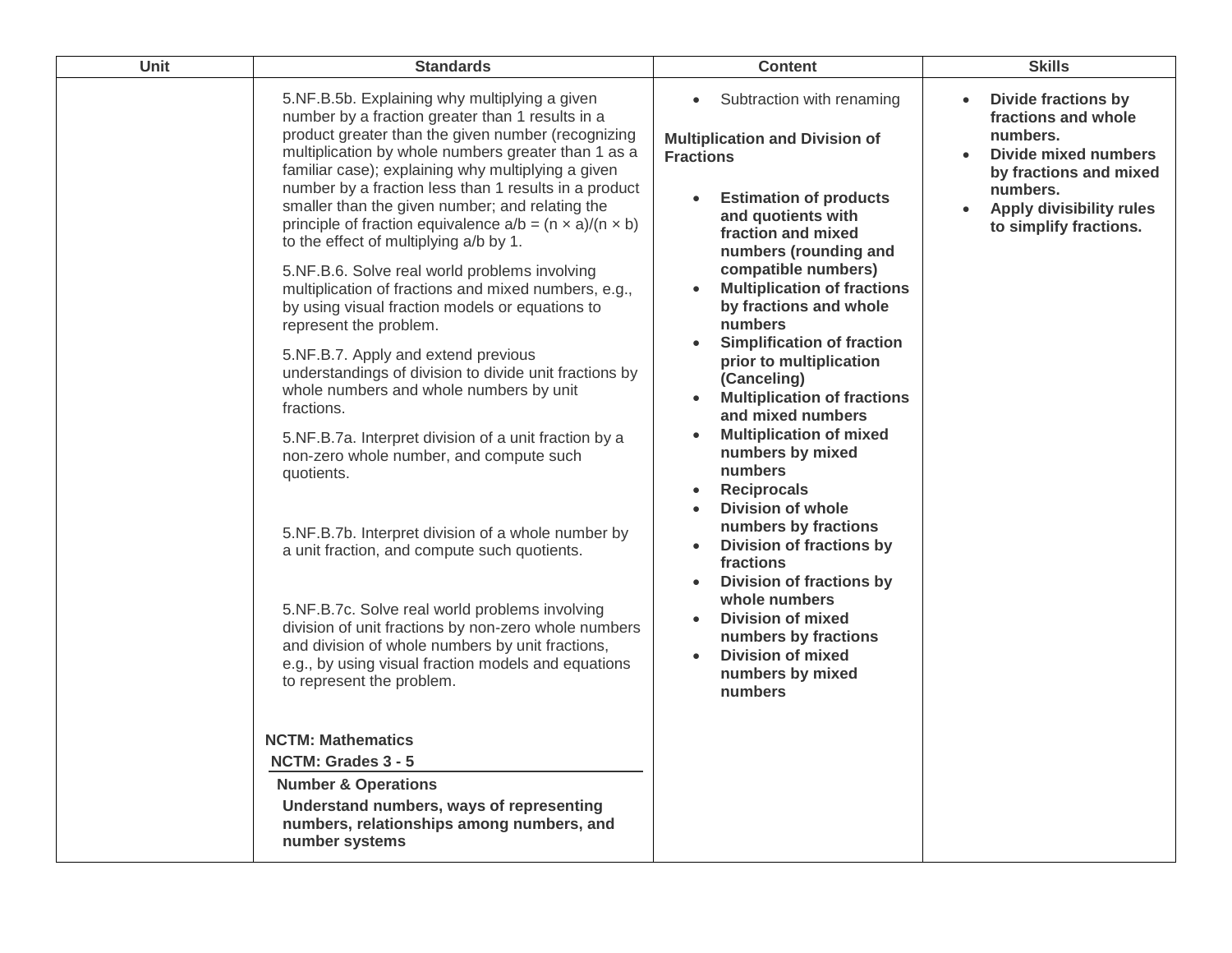| <b>Unit</b> | <b>Standards</b>                                                                                                                                                                                                                                                      | <b>Content</b> | <b>Skills</b> |
|-------------|-----------------------------------------------------------------------------------------------------------------------------------------------------------------------------------------------------------------------------------------------------------------------|----------------|---------------|
|             | recognize equivalent representations for the same<br>number and generate them by decomposing and<br>composing numbers;                                                                                                                                                |                |               |
|             | develop understanding of fractions as parts of unit<br>wholes, as parts of a collection, as locations on<br>number lines, and as divisions of whole numbers;                                                                                                          |                |               |
|             | use models, benchmarks, and equivalent forms to<br>judge the size of fractions;                                                                                                                                                                                       |                |               |
|             | recognize and generate equivalent forms of<br>commonly used fractions, decimals, and percents;                                                                                                                                                                        |                |               |
|             | explore numbers less than 0 by extending the<br>number line and through familiar applications;                                                                                                                                                                        |                |               |
|             | describe classes of numbers according to<br>characteristics such as the nature of their factors.                                                                                                                                                                      |                |               |
|             | Understand meanings of operations and how<br>they relate to one another                                                                                                                                                                                               |                |               |
|             | understand various meanings of multiplication and<br>division;                                                                                                                                                                                                        |                |               |
|             | identify and use relationships between operations,<br>such as division as the inverse of multiplication, to<br>solve problems;                                                                                                                                        |                |               |
|             | <b>Compute fluently and make reasonable</b><br>estimates                                                                                                                                                                                                              |                |               |
|             | develop and use strategies to estimate<br>computations involving fractions and decimals in<br>situations relevant to students' experience;                                                                                                                            |                |               |
|             | use visual models, benchmarks, and equivalent<br>forms to add and subtract commonly used fractions<br>and decimals;                                                                                                                                                   |                |               |
|             | select appropriate methods and tools for computing<br>with whole numbers from among mental<br>computation, estimation, calculators, and paper and<br>pencil according to the context and nature of the<br>computation and use the selected method or tools<br>Algebra |                |               |
|             |                                                                                                                                                                                                                                                                       |                |               |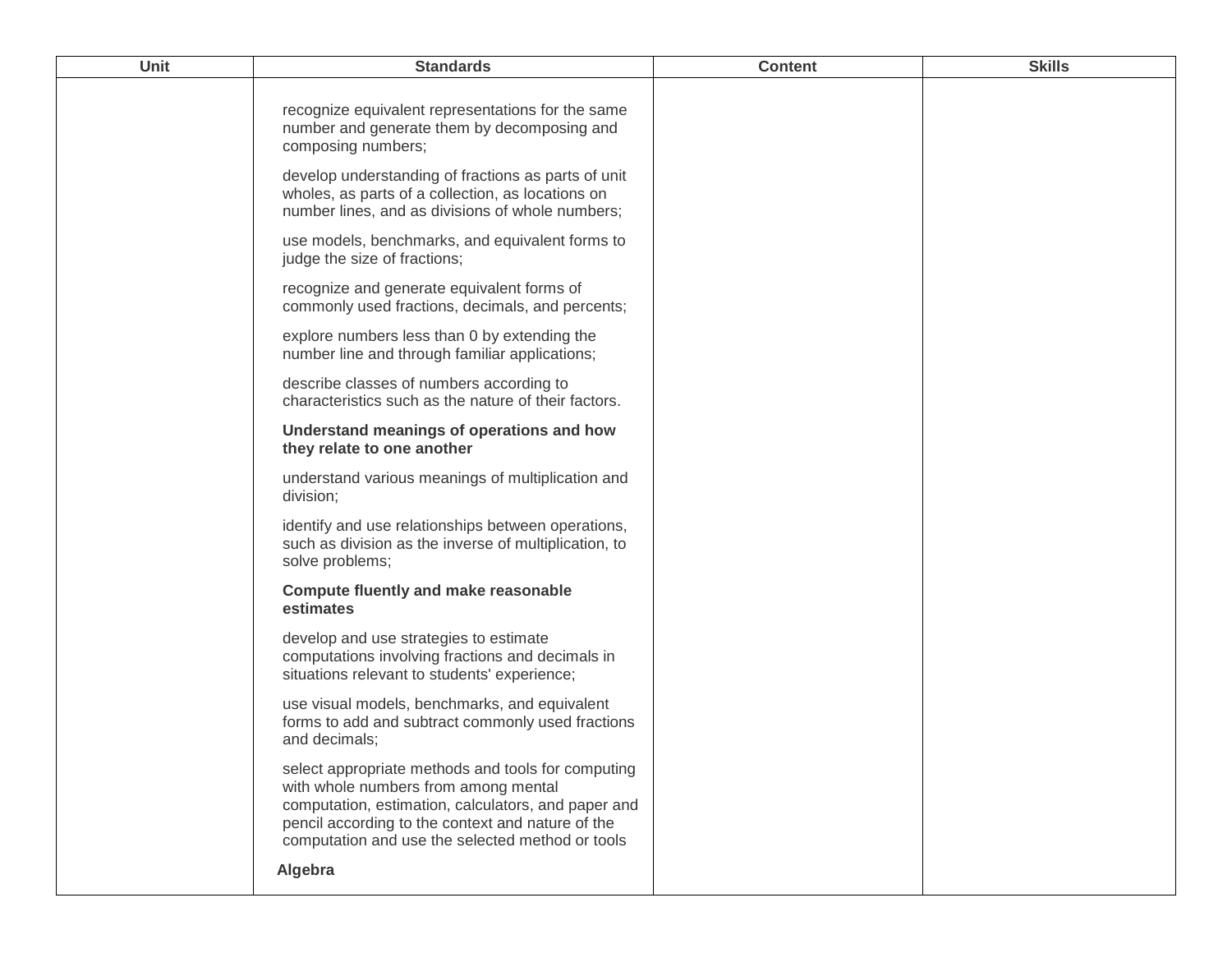| Unit            | <b>Standards</b>                                                                                                                                  | <b>Content</b>                                                                                       | <b>Skills</b>                                                 |
|-----------------|---------------------------------------------------------------------------------------------------------------------------------------------------|------------------------------------------------------------------------------------------------------|---------------------------------------------------------------|
|                 | Understand patterns, relations, and functions                                                                                                     |                                                                                                      |                                                               |
|                 | describe, extend, and make generalizations about<br>geometric and numeric patterns;                                                               |                                                                                                      |                                                               |
|                 | represent and analyze patterns and functions, using<br>words, tables, and graphs.                                                                 |                                                                                                      |                                                               |
|                 | Use mathematical models to represent and<br>understand quantitative relationships                                                                 |                                                                                                      |                                                               |
|                 | model problem situations with objects and use<br>representations such as graphs, tables, and<br>equations to draw conclusions.                    |                                                                                                      |                                                               |
|                 | <b>Connections</b>                                                                                                                                |                                                                                                      |                                                               |
|                 | Recognize and use connections among<br>mathematical ideas                                                                                         |                                                                                                      |                                                               |
|                 | Understand how mathematical ideas interconnect<br>and build on one another to produce a coherent<br>whole                                         |                                                                                                      |                                                               |
|                 | Recognize and apply mathematics in contexts<br>outside of mathematics                                                                             |                                                                                                      |                                                               |
|                 | <b>Representation</b>                                                                                                                             |                                                                                                      |                                                               |
|                 | Create and use representations to organize, record,<br>and communicate mathematical ideas                                                         |                                                                                                      |                                                               |
|                 | Select, apply, and translate among mathematical<br>representations to solve problems                                                              |                                                                                                      |                                                               |
|                 | Use representations to model and interpret<br>physical, social, and mathematical phenomena                                                        |                                                                                                      |                                                               |
|                 | © Copyright 2010. National Governors Association<br>Center for Best Practices and Council of Chief State<br>School Officers. All rights reserved. |                                                                                                      |                                                               |
| <b>Geometry</b> | <b>CCSS: Mathematics</b><br><b>CCSS: Grade 5</b><br><b>Number &amp; Operations-Fractions</b>                                                      | Triangles<br>$\bullet$<br>Polygons<br>Classification of angles<br>Measurement of angles<br>$\bullet$ | The students will be able to:<br>Measure degree of<br>angles. |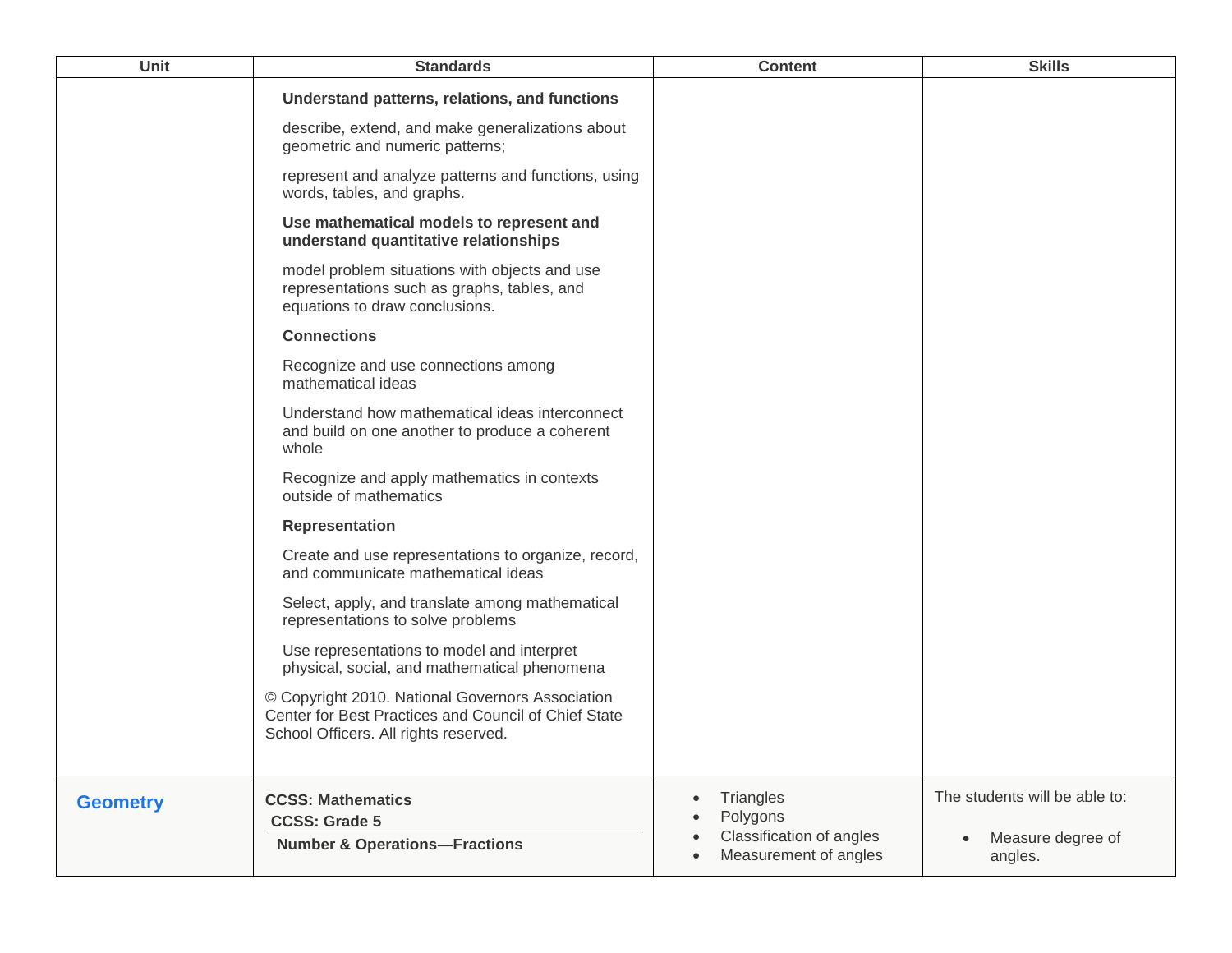| Unit | <b>Standards</b>                                                                                                                                                                                                                                                                                                                                                                                                                                                                                                                                                                                                                                                                                                                                                                                                                                                                                                                                                                                                                                                                                                                                                                                                                                                                                                                                                                                                                                                                                                                                                                                                                                                                                                                                                                                                                                                 | <b>Content</b>                                                                                                                                                                                                                                                                                                                                                                                                                                                                              | <b>Skills</b>                                                                                                                                                                                                                                                                                                                                                                                                                                                                                                                                                                                                                                                                                                                |
|------|------------------------------------------------------------------------------------------------------------------------------------------------------------------------------------------------------------------------------------------------------------------------------------------------------------------------------------------------------------------------------------------------------------------------------------------------------------------------------------------------------------------------------------------------------------------------------------------------------------------------------------------------------------------------------------------------------------------------------------------------------------------------------------------------------------------------------------------------------------------------------------------------------------------------------------------------------------------------------------------------------------------------------------------------------------------------------------------------------------------------------------------------------------------------------------------------------------------------------------------------------------------------------------------------------------------------------------------------------------------------------------------------------------------------------------------------------------------------------------------------------------------------------------------------------------------------------------------------------------------------------------------------------------------------------------------------------------------------------------------------------------------------------------------------------------------------------------------------------------------|---------------------------------------------------------------------------------------------------------------------------------------------------------------------------------------------------------------------------------------------------------------------------------------------------------------------------------------------------------------------------------------------------------------------------------------------------------------------------------------------|------------------------------------------------------------------------------------------------------------------------------------------------------------------------------------------------------------------------------------------------------------------------------------------------------------------------------------------------------------------------------------------------------------------------------------------------------------------------------------------------------------------------------------------------------------------------------------------------------------------------------------------------------------------------------------------------------------------------------|
|      | 5.NF.B. Apply and extend previous<br>understandings of multiplication and division to<br>multiply and divide fractions.<br>5.NF.B.4b. Find the area of a rectangle with<br>fractional side lengths by tiling it with unit squares of<br>the appropriate unit fraction side lengths, and show<br>that the area is the same as would be found by<br>multiplying the side lengths. Multiply fractional side<br>lengths to find areas of rectangles, and represent<br>fraction products as rectangular areas.<br><b>Measurement &amp; Data</b><br>5.MD.C. Geometric measurement: understand<br>concepts of volume and relate volume to<br>multiplication and to addition.<br>5.MD.C.3a. A cube with side length 1 unit, called a<br>"unit cube," is said to have "one cubic unit" of<br>volume, and can be used to measure volume.<br>5.MD.C.3b. A solid figure which can be packed<br>without gaps or overlaps using n unit cubes is said<br>to have a volume of n cubic units.<br>5.MD.C.4. Measure volumes by counting unit<br>cubes, using cubic cm, cubic in, cubic ft, and<br>improvised units.<br>5.MD.C.5. Relate volume to the operations of<br>multiplication and addition and solve real world and<br>mathematical problems involving volume.<br>5.MD.C.5a. Find the volume of a right rectangular<br>prism with whole-number side lengths by packing it<br>with unit cubes, and show that the volume is the<br>same as would be found by multiplying the edge<br>lengths, equivalently by multiplying the height by<br>the area of the base. Represent threefold whole-<br>number products as volumes, e.g., to represent the<br>associative property of multiplication.<br>5.MD.C.5b. Apply the formulas $V = I \times w \times h$ and V<br>$= b \times h$ for rectangular prisms to find volumes of<br>right rectangular prisms with whole-number edge | Estimation of angles and<br>other geometric figures<br>Quadrilaterals<br>$\bullet$<br>Classification of two<br>$\bullet$<br>dimensional figures into<br>different categories<br>Perimeter, Area, Volume<br>$\bullet$<br>Coordinate planes<br>$\bullet$<br>Protractor and Compass<br>$\bullet$<br>Circles, Radius, Diameter,<br>and Chords<br>Types of lines<br>$\bullet$<br>Geometric properties,<br>$\bullet$<br>patterns, and relationship<br>Comparing geometric<br>$\bullet$<br>figures | Classify angles and two<br>dimensional figures.<br>Compare and classify<br>$\bullet$<br>measurement of angles.<br>Measure and draw<br>$\bullet$<br>angles with a protractor.<br>Name and describe<br>$\bullet$<br>polygons, quadrilaterals,<br>and triangles.<br>Solve for degrees of<br>$\bullet$<br>missing angles.<br>Distinguish between and<br>$\bullet$<br>use formulas to calculate<br>perimeter and area in<br>problem solving.<br>Find the volume of a<br>rectangular prism.<br>Label the radius,<br>$\bullet$<br>diameter, and chords of<br>a circle.<br>Calculate circumference<br>and area of a circle.<br>Estimate measurements<br>of measure and angles.<br>Plot points on a<br>$\bullet$<br>coordinate plane. |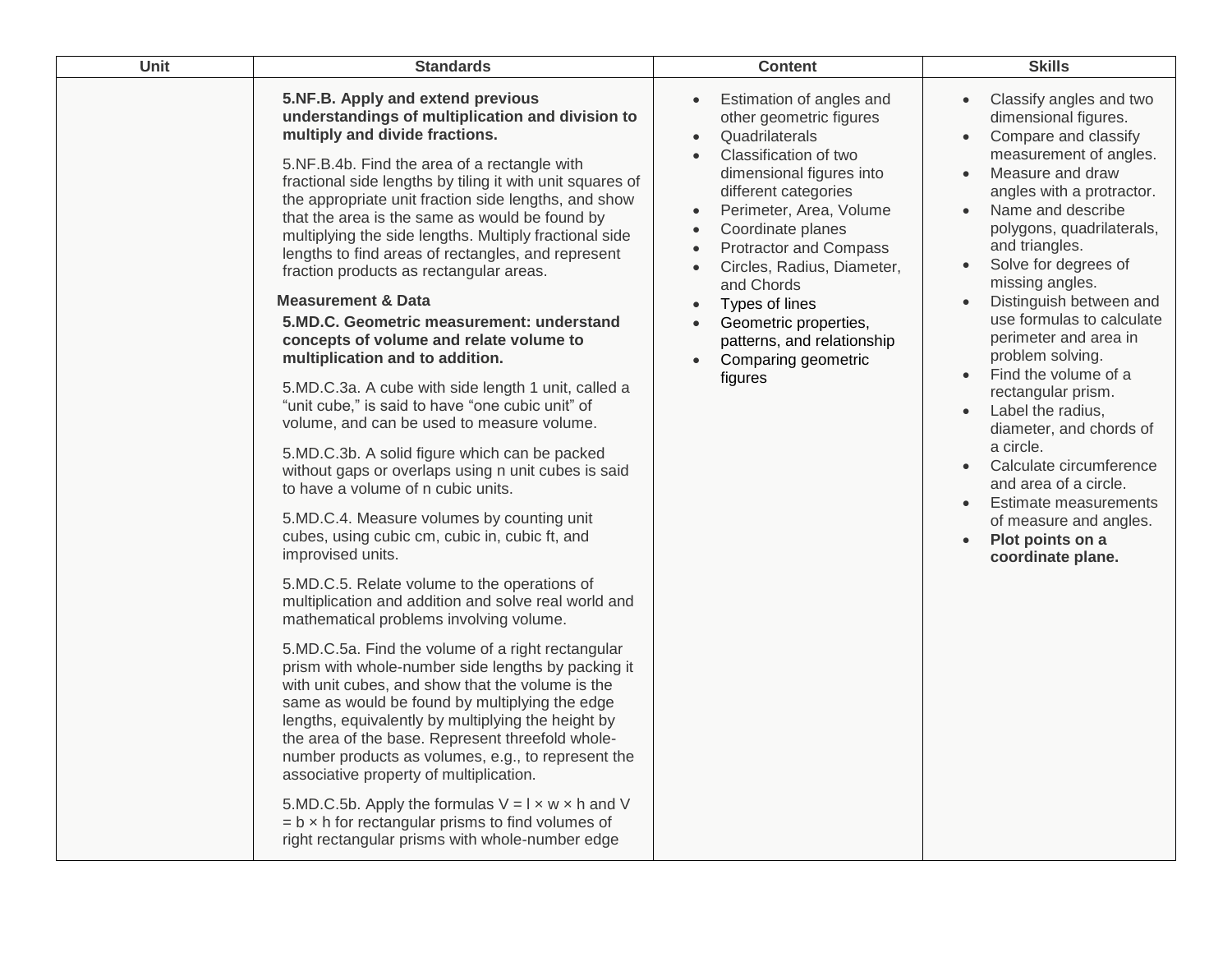| Unit | <b>Standards</b>                                                                                                                                                                                                                                                                                                                                                                                                                                                                                                                                                                                                                                                                   | <b>Content</b> | <b>Skills</b> |
|------|------------------------------------------------------------------------------------------------------------------------------------------------------------------------------------------------------------------------------------------------------------------------------------------------------------------------------------------------------------------------------------------------------------------------------------------------------------------------------------------------------------------------------------------------------------------------------------------------------------------------------------------------------------------------------------|----------------|---------------|
|      | lengths in the context of solving real world and<br>mathematical problems.                                                                                                                                                                                                                                                                                                                                                                                                                                                                                                                                                                                                         |                |               |
|      | 5.MD.C.5c. Recognize volume as additive. Find<br>volumes of solid figures composed of two non-<br>overlapping right rectangular prisms by adding the<br>volumes of the non-overlapping parts, applying this<br>technique to solve real world problems.                                                                                                                                                                                                                                                                                                                                                                                                                             |                |               |
|      | <b>Geometry</b><br>5.G.A. Graph points on the coordinate plane to<br>solve real-world and mathematical problems.                                                                                                                                                                                                                                                                                                                                                                                                                                                                                                                                                                   |                |               |
|      | 5.G.A.1. Use a pair of perpendicular number lines,<br>called axes, to define a coordinate system, with the<br>intersection of the lines (the origin) arranged to<br>coincide with the 0 on each line and a given point in<br>the plane located by using an ordered pair of<br>numbers, called its coordinates. Understand that<br>the first number indicates how far to travel from the<br>origin in the direction of one axis, and the second<br>number indicates how far to travel in the direction of<br>the second axis, with the convention that the names<br>of the two axes and the coordinates correspond<br>(e.g., x-axis and x-coordinate, y-axis and y-<br>coordinate). |                |               |
|      | 5.G.A.2. Represent real world and mathematical<br>problems by graphing points in the first quadrant of<br>the coordinate plane, and interpret coordinate<br>values of points in the context of the situation.                                                                                                                                                                                                                                                                                                                                                                                                                                                                      |                |               |
|      | 5.G.B. Classify two-dimensional figures into<br>categories based on their properties.                                                                                                                                                                                                                                                                                                                                                                                                                                                                                                                                                                                              |                |               |
|      | 5.G.B.3. Understand that attributes belonging to a<br>category of two-dimensional figures also belong to<br>all subcategories of that category. For example, all<br>rectangles have four right angles and squares are<br>rectangles, so all squares have four right angles.                                                                                                                                                                                                                                                                                                                                                                                                        |                |               |
|      | 5.G.B.4. Classify two-dimensional figures in a<br>hierarchy based on properties.                                                                                                                                                                                                                                                                                                                                                                                                                                                                                                                                                                                                   |                |               |
|      | <b>Mathematical Practice</b>                                                                                                                                                                                                                                                                                                                                                                                                                                                                                                                                                                                                                                                       |                |               |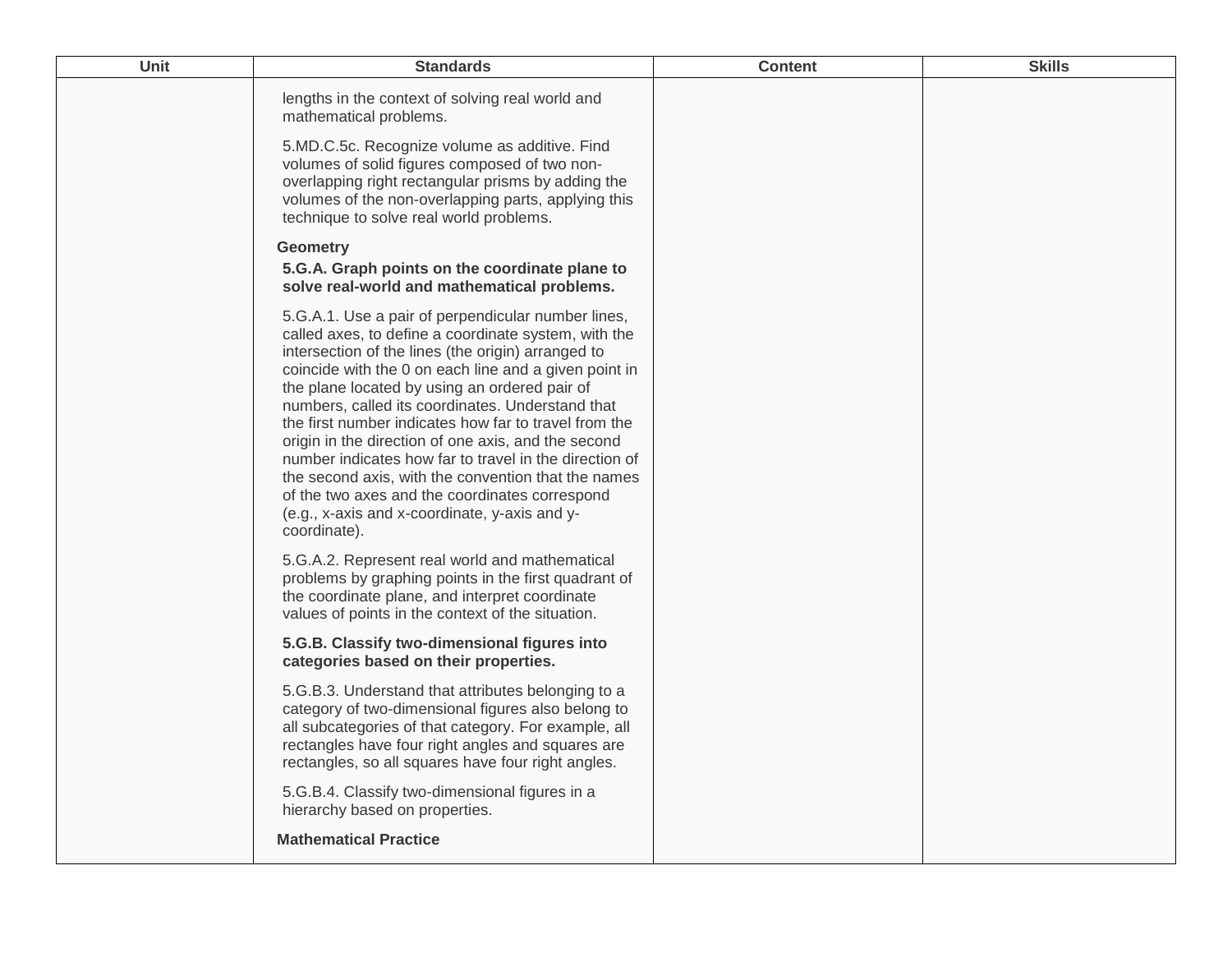| <b>Unit</b> | <b>Standards</b>                                                                                                                                                                                          | <b>Content</b> | <b>Skills</b> |
|-------------|-----------------------------------------------------------------------------------------------------------------------------------------------------------------------------------------------------------|----------------|---------------|
|             | <b>MP. The Standards for Mathematical Practice</b><br>describe varieties of expertise that mathematics<br>educators at all levels should seek to develop in<br>their students.                            |                |               |
|             | MP.5. Use appropriate tools strategically.                                                                                                                                                                |                |               |
|             | <b>NCTM: Mathematics</b><br>NCTM: Grades 3 - 5<br><b>Geometry</b><br>Analyze characteristics and properties of two-<br>and three-dimensional geometric shapes and<br>develop mathematical arguments about |                |               |
|             | geometric relationships<br>identify, compare, and analyze attributes of two-<br>and three-dimensional shapes and develop<br>vocabulary to describe the attributes;                                        |                |               |
|             | classify two- and three-dimensional shapes<br>according to their properties and develop definitions<br>of classes of shapes such as triangles and<br>pyramids;                                            |                |               |
|             | Specify locations and describe spatial<br>relationships using coordinate geometry and<br>other representational systems                                                                                   |                |               |
|             | describe location and movement using common<br>language and geometric vocabulary;                                                                                                                         |                |               |
|             | make and use coordinate systems to specify<br>locations and to describe paths;                                                                                                                            |                |               |
|             | Apply transformations and use symmetry to<br>analyze mathematical situations                                                                                                                              |                |               |
|             | identify and describe line and rotational symmetry in<br>two- and three-dimensional shapes and designs.                                                                                                   |                |               |
|             | Use visualization, spatial reasoning, and<br>geometric modeling to solve problems                                                                                                                         |                |               |
|             | build and draw geometric objects;                                                                                                                                                                         |                |               |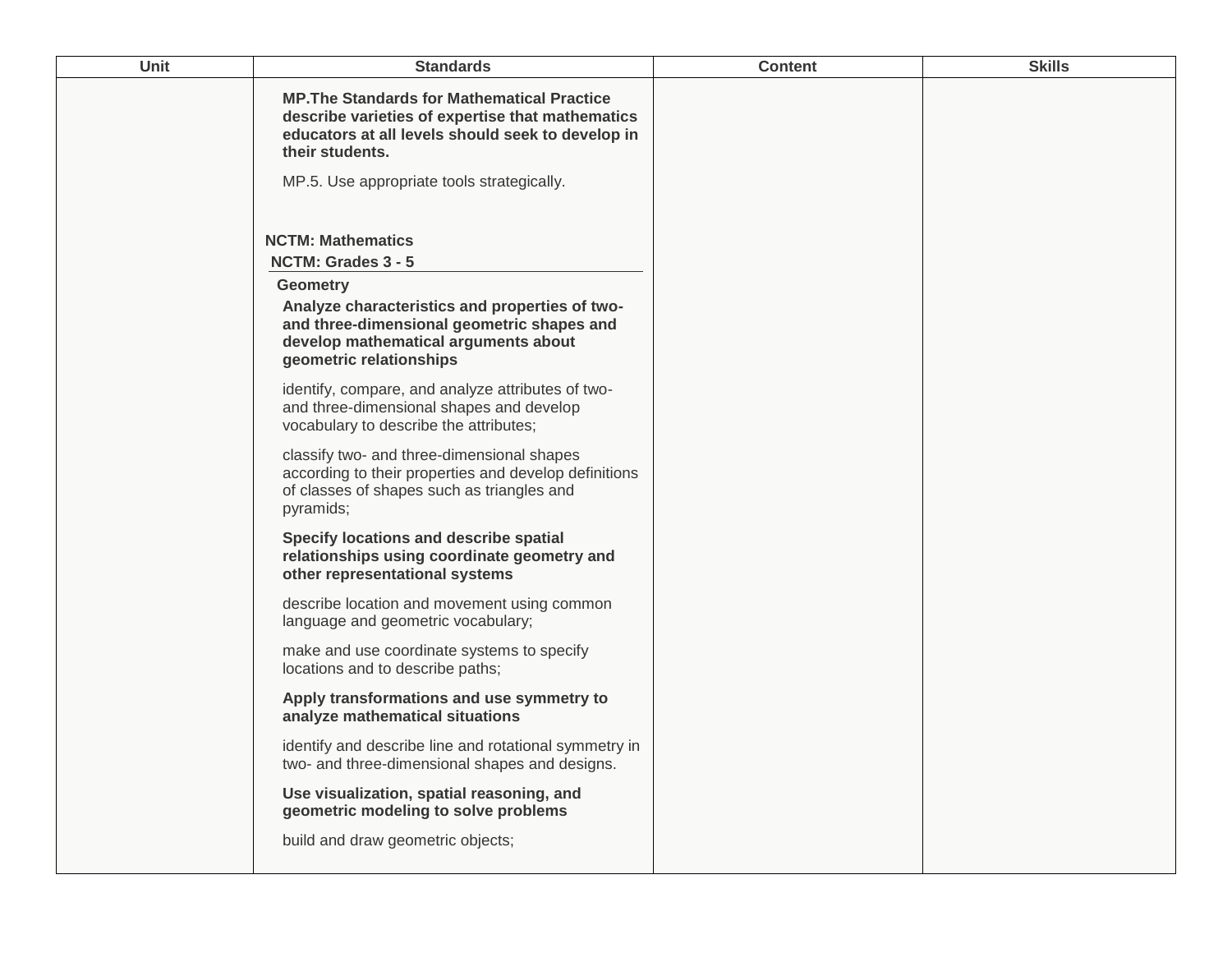| <b>Unit</b>                                  | <b>Standards</b>                                                                                                                                                                                                                                                                                                             | <b>Content</b>                                                                                                                                                                                                                                                          | <b>Skills</b>                                                                                                                                                                                                                                               |
|----------------------------------------------|------------------------------------------------------------------------------------------------------------------------------------------------------------------------------------------------------------------------------------------------------------------------------------------------------------------------------|-------------------------------------------------------------------------------------------------------------------------------------------------------------------------------------------------------------------------------------------------------------------------|-------------------------------------------------------------------------------------------------------------------------------------------------------------------------------------------------------------------------------------------------------------|
|                                              | use geometric models to solve problems in other<br>areas of mathematics, such as number and<br>measurement;<br>recognize geometric ideas and relationships and<br>apply them to other disciplines and to problems that                                                                                                       |                                                                                                                                                                                                                                                                         |                                                                                                                                                                                                                                                             |
|                                              | arise in the classroom or in everyday life.<br><b>Measurement</b><br>Understand measurable attributes of objects<br>and the units, systems, and processes of<br>measurement                                                                                                                                                  |                                                                                                                                                                                                                                                                         |                                                                                                                                                                                                                                                             |
|                                              | explore what happens to measurements of a two-<br>dimensional shape such as its perimeter and area<br>when the shape is changed in some way.                                                                                                                                                                                 |                                                                                                                                                                                                                                                                         |                                                                                                                                                                                                                                                             |
|                                              | Apply appropriate techniques, tools, and<br>formulas to determine measurements                                                                                                                                                                                                                                               |                                                                                                                                                                                                                                                                         |                                                                                                                                                                                                                                                             |
|                                              | develop strategies for estimating the perimeters,<br>areas, and volumes of irregular shapes;                                                                                                                                                                                                                                 |                                                                                                                                                                                                                                                                         |                                                                                                                                                                                                                                                             |
|                                              | develop, understand, and use formulas to find the<br>area of rectangles and related triangles and<br>parallelograms;                                                                                                                                                                                                         |                                                                                                                                                                                                                                                                         |                                                                                                                                                                                                                                                             |
|                                              | develop strategies to determine the surface areas<br>and volumes of rectangular solids.                                                                                                                                                                                                                                      |                                                                                                                                                                                                                                                                         |                                                                                                                                                                                                                                                             |
|                                              | © Copyright 2010. National Governors Association<br>Center for Best Practices and Council of Chief State<br>School Officers. All rights reserved.                                                                                                                                                                            |                                                                                                                                                                                                                                                                         |                                                                                                                                                                                                                                                             |
| <b>Measurement and</b><br><b>Conversions</b> | <b>CCSS: Mathematics</b><br><b>CCSS: Grade 5</b><br><b>Number &amp; Operations-Fractions</b><br>5.NF.B. Apply and extend previous<br>understandings of multiplication and division to<br>multiply and divide fractions.<br>5.NF.B.5. Interpret multiplication as scaling<br>(resizing), by:<br><b>Measurement &amp; Data</b> | Conversions<br><b>Metric Units</b><br>Length: cm, m, km,<br>$\circ$<br>dm<br>Capacity: mL, L<br>$\circ$<br>Weight: mg, g, kg<br>$\circ$<br><b>Customary Units</b><br>$\bullet$<br>Length: in, ft, yd,<br>$\circ$<br>mi<br>Capacity: fl oz, c,<br>$\circ$<br>qt, pt, gal | The students will be able to:<br>Understand relative size<br>of measurement units<br>(km, m, g, l, ml, yd, ft,<br>in, $Ib$ , $oz$ , $gal$ , $qt$ , $pt$ , $c$ )<br>Use appropriate<br>measuring tools for<br>various applications.<br>Estimate measurement. |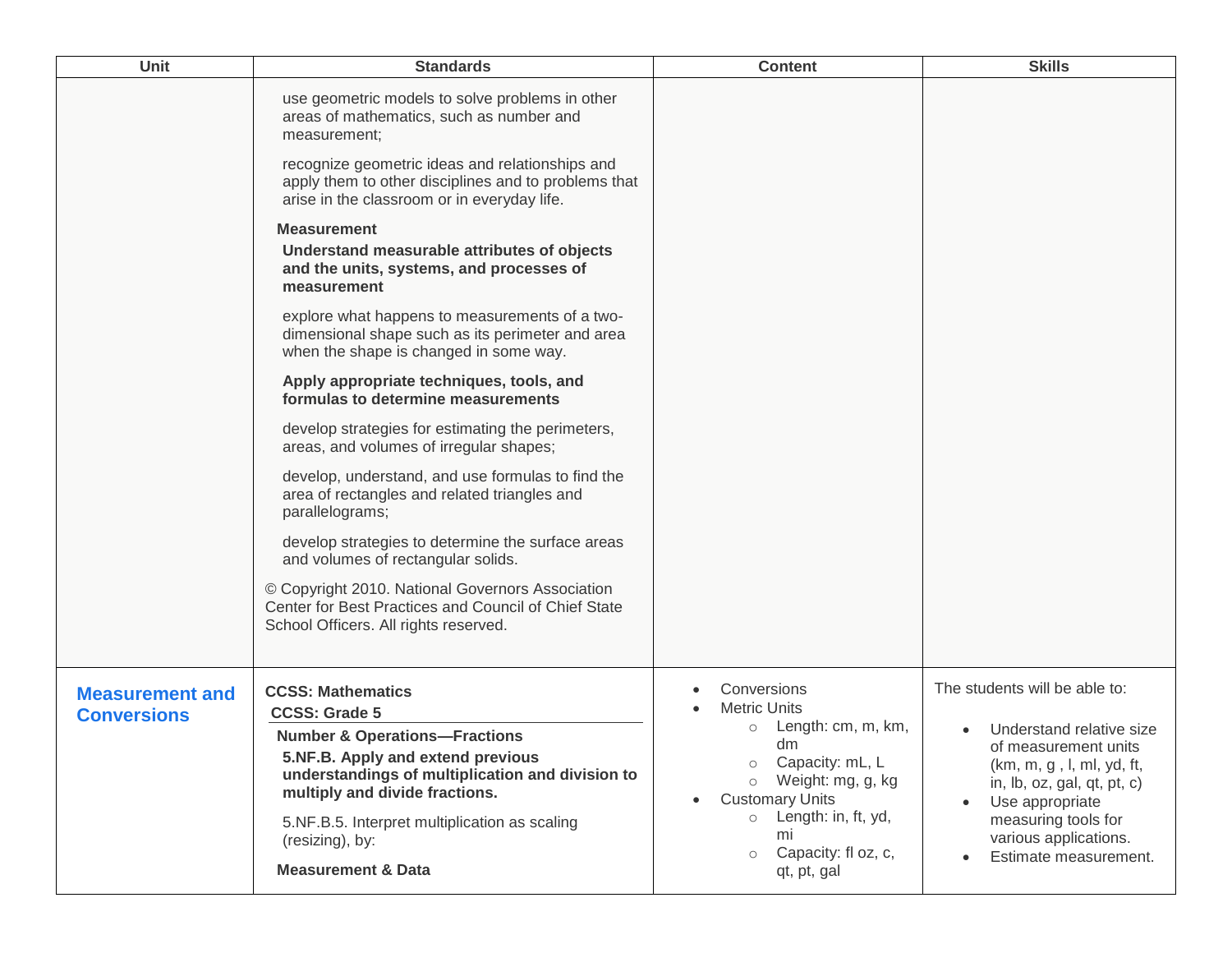| Unit | <b>Standards</b>                                                                                                                                                                                                                                                                                                                                                                                                                                                                                                                                                                                                                                                                                                                                                                                                                                                                                                                                                                                                                                                                                                                                                                                                                                                                                                                                                                                                                                                                                               | <b>Content</b>                                                                                                                                                                                               | <b>Skills</b>                                                                                                                                                                                                                                                                                         |
|------|----------------------------------------------------------------------------------------------------------------------------------------------------------------------------------------------------------------------------------------------------------------------------------------------------------------------------------------------------------------------------------------------------------------------------------------------------------------------------------------------------------------------------------------------------------------------------------------------------------------------------------------------------------------------------------------------------------------------------------------------------------------------------------------------------------------------------------------------------------------------------------------------------------------------------------------------------------------------------------------------------------------------------------------------------------------------------------------------------------------------------------------------------------------------------------------------------------------------------------------------------------------------------------------------------------------------------------------------------------------------------------------------------------------------------------------------------------------------------------------------------------------|--------------------------------------------------------------------------------------------------------------------------------------------------------------------------------------------------------------|-------------------------------------------------------------------------------------------------------------------------------------------------------------------------------------------------------------------------------------------------------------------------------------------------------|
|      | 5.MD.A. Convert like measurement units within<br>a given measurement system.<br>5.MD.A.1. Convert among different-sized standard<br>measurement units within a given measurement<br>system (e.g., convert 5 cm to 0.05 m), and use<br>these conversions in solving multi-step, real world<br>problems.<br><b>NCTM: Mathematics</b><br>NCTM: Grades 3 - 5<br><b>Geometry</b><br>Specify locations and describe spatial<br>relationships using coordinate geometry and<br>other representational systems<br>find the distance between points along horizontal<br>and vertical lines of a coordinate system.<br><b>Measurement</b><br>Understand measurable attributes of objects<br>and the units, systems, and processes of<br>measurement<br>understand such attributes as length, area, weight,<br>volume, and size of angle and select the<br>appropriate type of unit for measuring each<br>attribute;<br>understand the need for measuring with standard<br>units and become familiar with standard units in the<br>customary and metric systems<br>carry out simple unit conversions, such as from<br>centimeters to meters, within a system of<br>measurement:<br>understand that measurements are approximations<br>and how differences in units affect precision;<br>Apply appropriate techniques, tools, and<br>formulas to determine measurements<br>select and apply appropriate standard units and<br>tools to measure length, area, volume, weight, time,<br>temperature, and the size of angles; | Weight: oz, lb<br>$\circ$<br>Compute with customary<br>units<br>Convert between<br>customary units<br>Convert between metric<br>units<br>Identify appropriate<br>measuring tools for various<br>applications | Measure customary and<br>metric units of length,<br>weight, and capacity to<br>units within the same<br>measurement system.<br>Solve word problems<br>involving distances,<br>volume and weight.<br>Convert between<br>$\bullet$<br>customary units.<br>Convert between metric<br>$\bullet$<br>units. |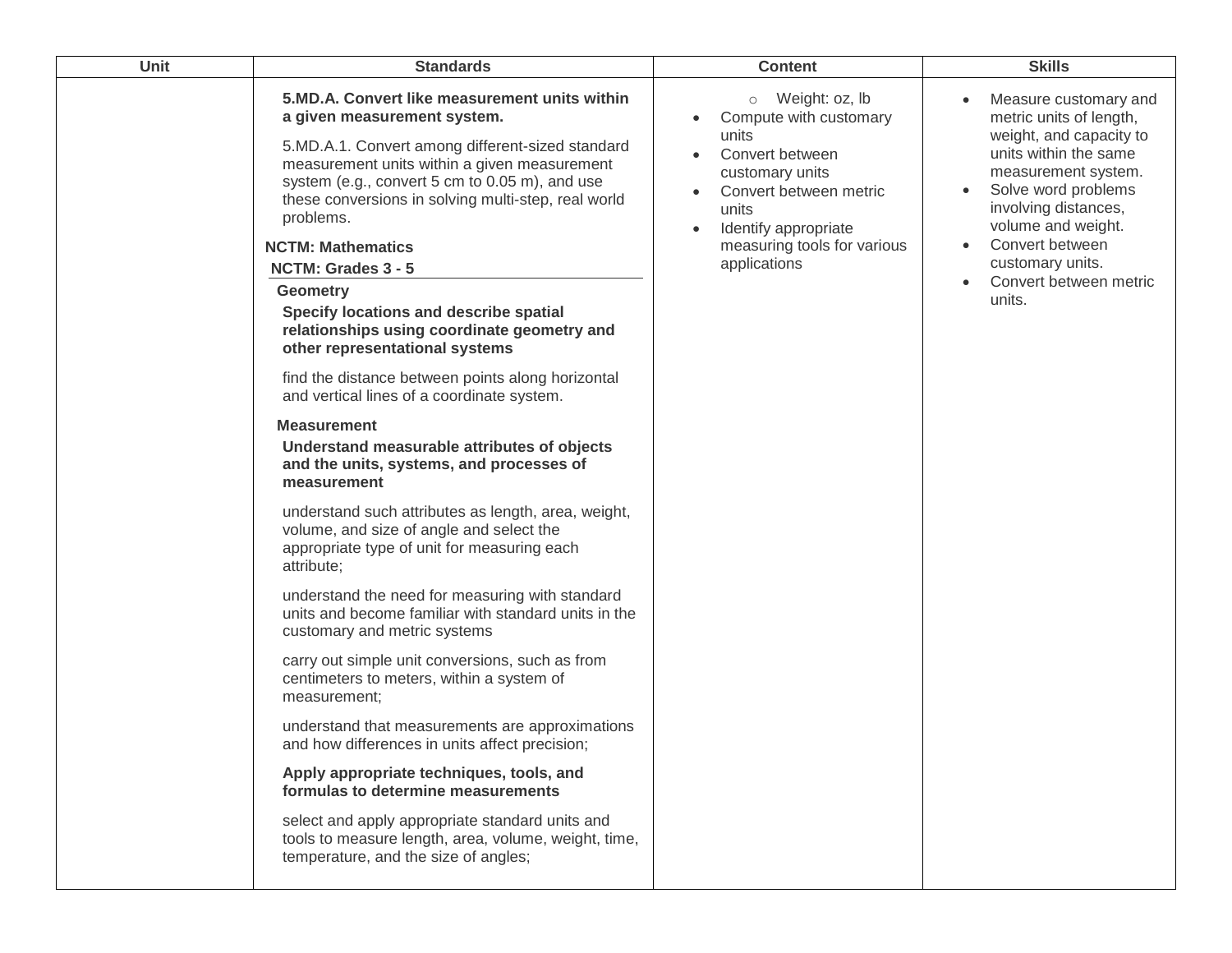| Unit                                           | <b>Standards</b>                                                                                                                                                                                                                                                                                                                                                                                                                                                                                                                                                                                                                                                                                                                                                                                                                                                                                                                                                                       | <b>Content</b>                                                                                                                                                                     | <b>Skills</b>                                                                                                                                                                                                                                                                                                                                                                                         |
|------------------------------------------------|----------------------------------------------------------------------------------------------------------------------------------------------------------------------------------------------------------------------------------------------------------------------------------------------------------------------------------------------------------------------------------------------------------------------------------------------------------------------------------------------------------------------------------------------------------------------------------------------------------------------------------------------------------------------------------------------------------------------------------------------------------------------------------------------------------------------------------------------------------------------------------------------------------------------------------------------------------------------------------------|------------------------------------------------------------------------------------------------------------------------------------------------------------------------------------|-------------------------------------------------------------------------------------------------------------------------------------------------------------------------------------------------------------------------------------------------------------------------------------------------------------------------------------------------------------------------------------------------------|
|                                                | select and use benchmarks to estimate<br>measurements;<br>© Copyright 2010. National Governors Association<br>Center for Best Practices and Council of Chief State<br>School Officers. All rights reserved.                                                                                                                                                                                                                                                                                                                                                                                                                                                                                                                                                                                                                                                                                                                                                                            |                                                                                                                                                                                    |                                                                                                                                                                                                                                                                                                                                                                                                       |
| <b>Data Analysis and</b><br><b>Probability</b> | <b>CCSS: Mathematics</b><br><b>CCSS: Grade 5</b><br><b>Operations &amp; Algebraic Thinking</b><br>5.OA.A. Write and interpret numerical<br>expressions.<br>5.OA.A.2. Write simple expressions that record<br>calculations with numbers, and interpret numerical<br>expressions without evaluating them.<br><b>Measurement &amp; Data</b><br>5.MD.B. Represent and interpret data.<br>5.MD.B.2. Make a line plot to display a data set of<br>measurements in fractions of a unit (1/2, 1/4, 1/8).<br>Use operations on fractions for this grade to solve<br>problems involving information presented in line<br>plots.<br><b>NCTM: Mathematics</b><br>NCTM: Grades 3 - 5<br>Algebra<br>Analyze change in various contexts<br>identify and describe situations with constant or<br>varying rates of change and compare them.<br>Data Analysis & Probability<br>Formulate questions that can be addressed with<br>data and collect, organize, and display relevant<br>data to answer them | Probability<br>Collection and organization<br>of data<br>Mean, median, mode, and<br>range<br>Graphing sense<br>Outlier<br>Line plots<br>Histograms<br>Line graphs<br>Circle graphs | The students will be able to:<br>Collect, organize and<br>interpret data.<br>Find the mean, median,<br>mode, and range of a set<br>of data.<br>Using the appropriate<br>graph for the data.<br>Create and interpret line<br>plots, histograms, line<br>graphs, and circle<br>graphs correctly.<br>Predict, test, and record<br>the probability of an<br>outcome of an event.<br>Use sampling methods. |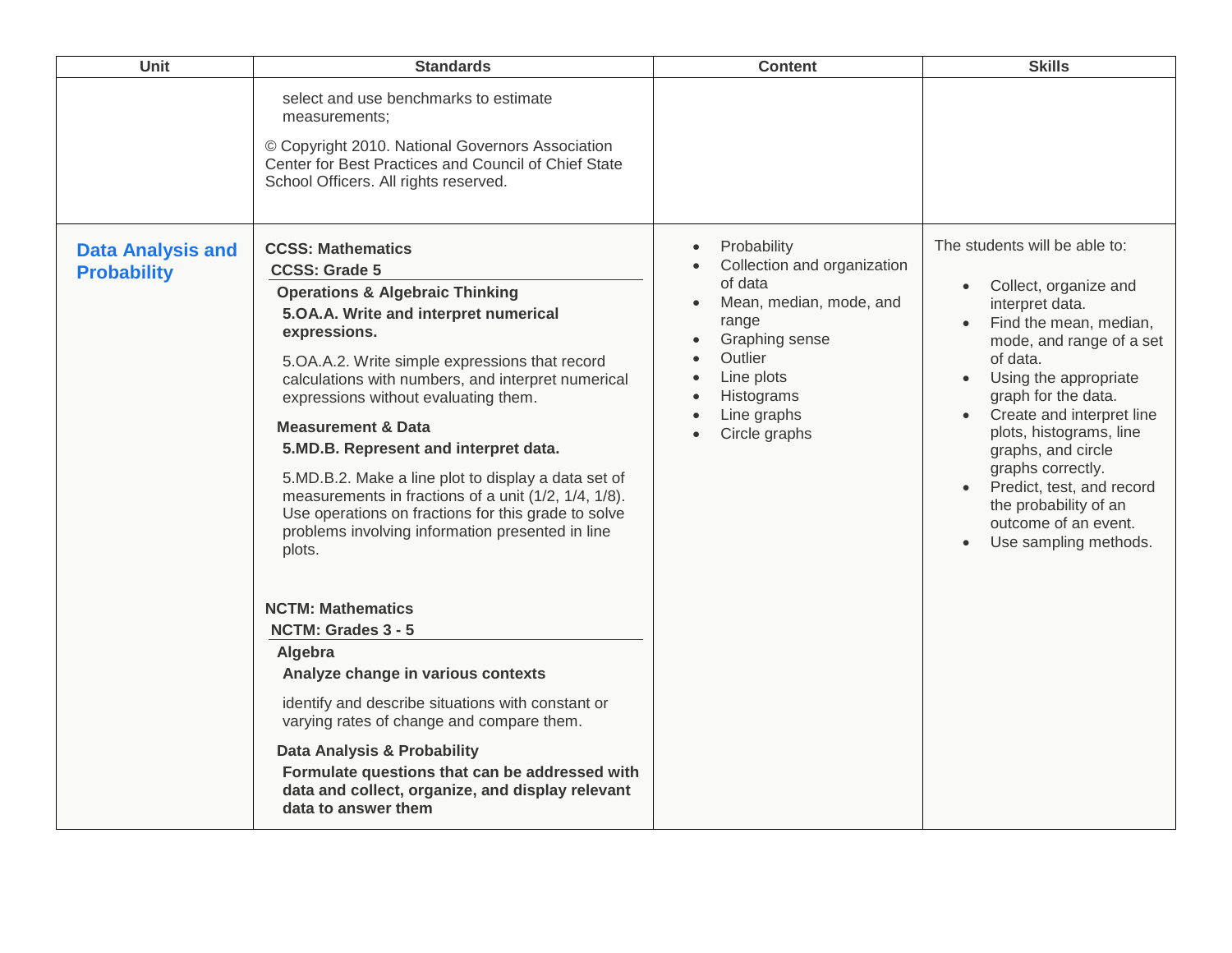| <b>Unit</b> | <b>Standards</b>                                                                                                                                  | <b>Content</b> | <b>Skills</b> |
|-------------|---------------------------------------------------------------------------------------------------------------------------------------------------|----------------|---------------|
|             | design investigations to address a question and<br>consider how data-collection methods affect the<br>nature of the data set;                     |                |               |
|             | collect data using observations, surveys, and<br>experiments;                                                                                     |                |               |
|             | represent data using tables and graphs such as line<br>plots, bar graphs, and line graphs;                                                        |                |               |
|             | recognize the differences in representing<br>categorical and numerical data.                                                                      |                |               |
|             | Select and use appropriate statistical methods<br>to analyze data                                                                                 |                |               |
|             | describe the shape and important features of a set<br>of data and compare related data sets, with an<br>emphasis on how the data are distributed; |                |               |
|             | use measures of center, focusing on the median,<br>and understand what each does and does not<br>indicate about the data set;                     |                |               |
|             | compare different representations of the same data<br>and evaluate how well each representation shows<br>important aspects of the data.           |                |               |
|             | Understand and apply basic concepts of<br>probability                                                                                             |                |               |
|             | describe events as likely or unlikely and discuss the<br>degree of likelihood using such words as certain,<br>equally likely, and impossible;     |                |               |
|             | predict the probability of outcomes of simple<br>experiments and test the predictions;                                                            |                |               |
|             | understand that the measure of the likelihood of an<br>event can be represented by a number from 0 to 1.                                          |                |               |
|             | © Copyright 2010. National Governors Association<br>Center for Best Practices and Council of Chief State<br>School Officers. All rights reserved. |                |               |
|             |                                                                                                                                                   |                |               |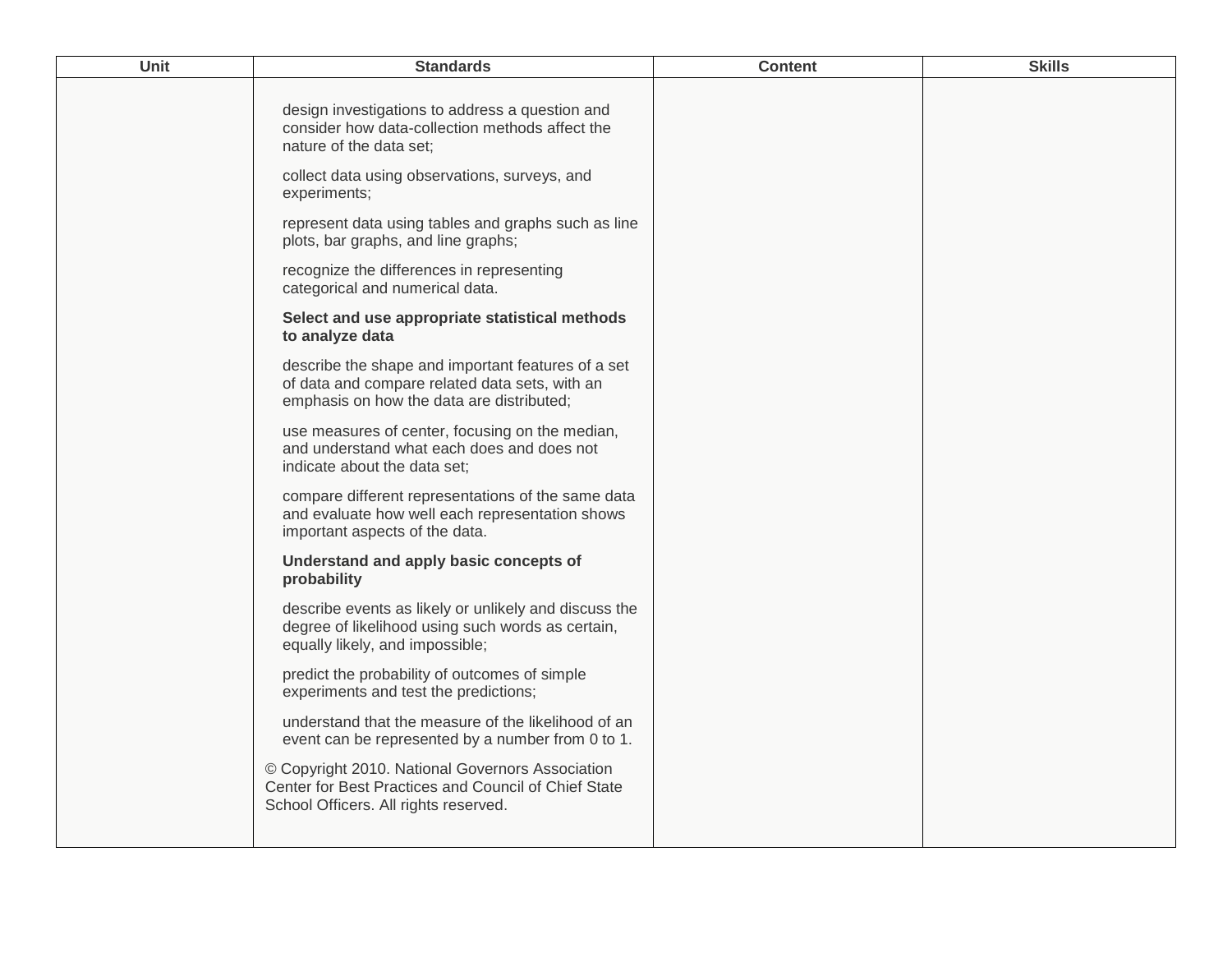| Unit                   | <b>Standards</b>                                                                                                                                                                                                                                                                                                                                                                                                                                                                                                                                                                                                                                                                                                                                                                                                                                                                                                                                                                                                                                                                                                      | <b>Content</b>                                                                                                                                                                                                                                                                                                                                                                                                                                    | <b>Skills</b>                                                                                                                                                                                                                                                                                                                                                                                                                                                                                                                                               |
|------------------------|-----------------------------------------------------------------------------------------------------------------------------------------------------------------------------------------------------------------------------------------------------------------------------------------------------------------------------------------------------------------------------------------------------------------------------------------------------------------------------------------------------------------------------------------------------------------------------------------------------------------------------------------------------------------------------------------------------------------------------------------------------------------------------------------------------------------------------------------------------------------------------------------------------------------------------------------------------------------------------------------------------------------------------------------------------------------------------------------------------------------------|---------------------------------------------------------------------------------------------------------------------------------------------------------------------------------------------------------------------------------------------------------------------------------------------------------------------------------------------------------------------------------------------------------------------------------------------------|-------------------------------------------------------------------------------------------------------------------------------------------------------------------------------------------------------------------------------------------------------------------------------------------------------------------------------------------------------------------------------------------------------------------------------------------------------------------------------------------------------------------------------------------------------------|
| <b>Problem Solving</b> | <b>CCSS: Mathematics</b><br><b>CCSS: Grade 5</b><br><b>Mathematical Practice</b><br><b>MP. The Standards for Mathematical Practice</b><br>describe varieties of expertise that mathematics<br>educators at all levels should seek to develop in<br>their students.<br>MP.1. Make sense of problems and persevere in<br>solving them.<br><b>NCTM: Mathematics</b><br>NCTM: Grades 3 - 5<br><b>Process Standards</b><br><b>Problem Solving</b><br>Build new mathematical knowledge through<br>problem solving<br>Solve problems that arise in mathematics and in<br>other contexts<br>Apply and adapt a variety of appropriate strategies<br>to solve problems<br>Monitor and reflect on the process of mathematical<br>problem solving<br><b>Reasoning and Proof</b><br>Develop and evaluate mathematical arguments and<br>proofs<br>Select and use various types of reasoning and<br>methods of proof<br><b>Communication</b><br>Organize and consolidate their mathematical<br>thinking through communication<br>Communicate their mathematical thinking<br>coherently and clearly to peers, teachers, and<br>others | Guess and Test<br>$\bullet$<br>Use more than one step<br>Make a Table/Find a<br>$\bullet$<br>Pattern<br>Make an Organized List<br>$\bullet$<br>Work backward<br>$\bullet$<br>Use simpler numbers<br>$\bullet$<br>Use a model/diagram<br>$\bullet$<br>Use more than one step<br>$\bullet$<br>Write a number sentence<br>$\bullet$<br>Draw a picture<br>$\bullet$<br>Combine strategies to<br>$\bullet$<br>solve<br>Write an equation<br>Estimation | The students will be able to:<br>Develop strategies to<br>$\bullet$<br>solve word problems<br>related to various math<br>topics.<br>Solve word problems.<br>$\bullet$<br>Interpret data.<br>$\bullet$<br>Write original word<br>$\bullet$<br>problems.<br>Develop algebraic<br>$\bullet$<br>equations.<br>Communicate problem<br>$\bullet$<br>solving reasoning.<br>Apply a variety of<br>$\bullet$<br>problem solving<br>strategies.<br>Represent data visually.<br>$\bullet$<br>Estimate.<br>$\bullet$<br>Use problem solving<br>$\bullet$<br>strategies. |